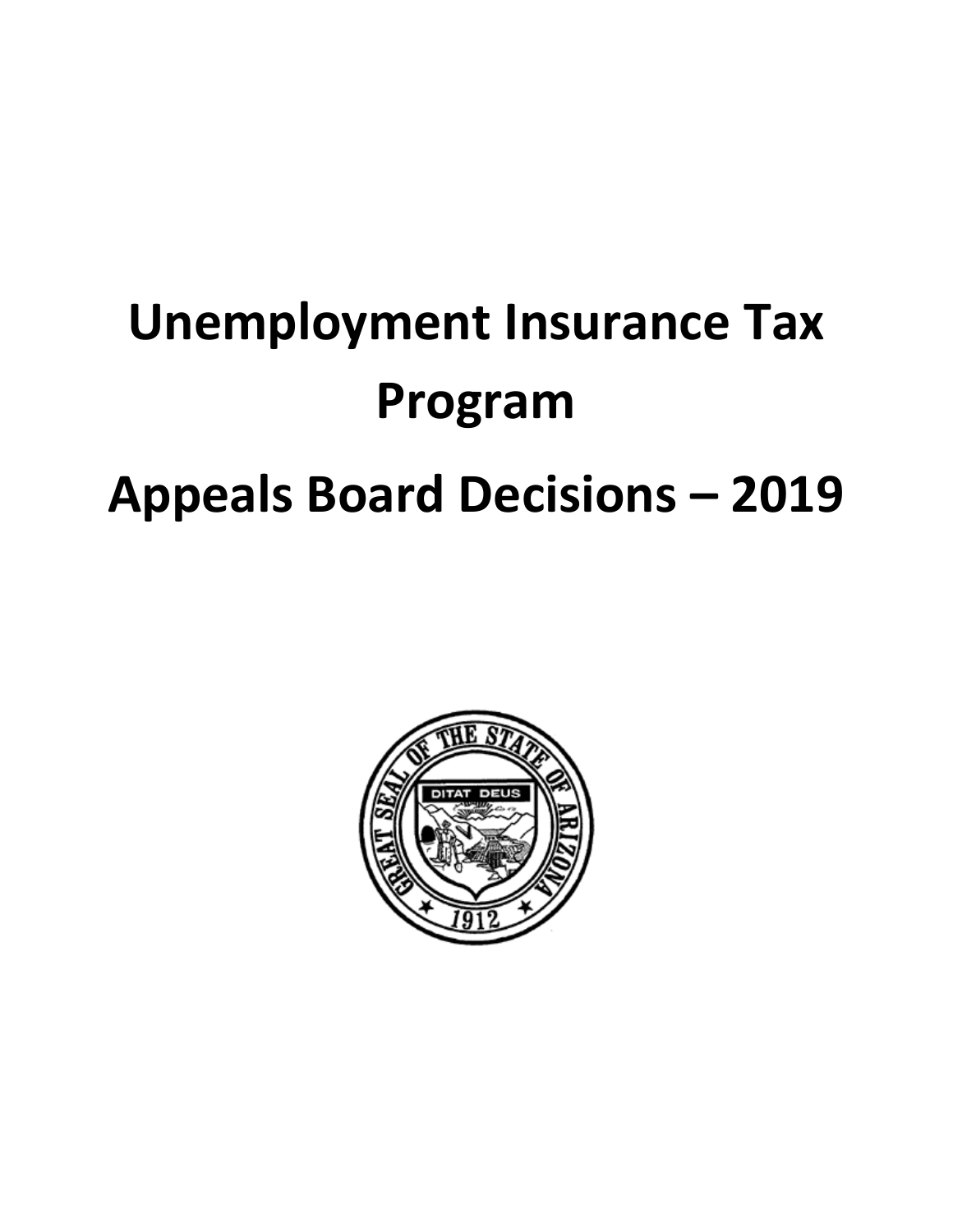# **1st QUARTER OF CALENDAR YEAR 2019**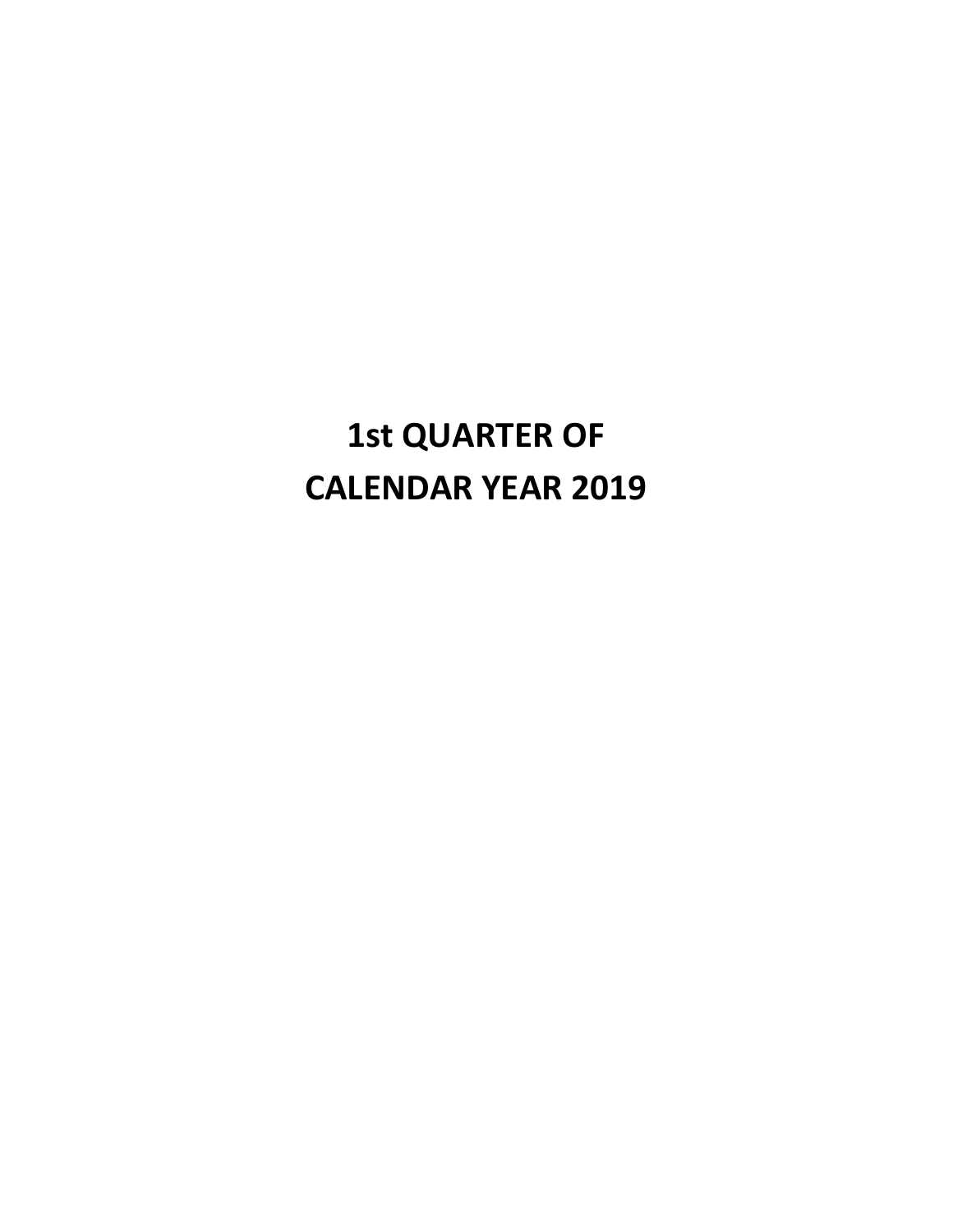**Arizona Department of Economic Security** 



**Appeals Board** 

Appeals Board No. T-1617178-001-B

**XXX** 

STATE OF ARIZONA E S A TAX UNIT % PHILLIP R WOOTEN, ASST ATTORNEY GENERAL CFP/C 2005 N CENTRAL AVE PHOENIX, AZ 85004

Petitioner

Department

# IMPORTANT --- THIS IS THE APPEALS BOARD'S DECISION

The Department of Economic Security provides language assistance free of charge. For assistance in your preferred language, please call our Office of Appeals (602) 771-9036.

#### IMPORTANTE --- ESTA ES LA DECISIÓN DEL APPEALS BOARD

The Department of Economic Security suministra ayuda de los idiomas gratis. Para recibir ayuda en su idioma preferido, por favor comunicarse con la oficina de apelaciones (602) 771-9036.

# RIGHT TO APPEAL TO THE ARIZONA TAX COURT

Under Arizona Revised Statutes, § 41-1993, the last date to file an

Application for Appeal is \*\*\* April 18, 2019 \*\*\*.

#### DECISION **DISMISSED**

**PETITIONER** has withdrawn its petition for hearing under A.R.S. § 23- $674(A)$  and Arizona Administrative Code, Section R6-3-1502(A) pursuant to the Withdrawal of Petition for Hearing dated March 14, 2019.

The Appeals Board has jurisdiction in this matter under A.R.S. § 23-724.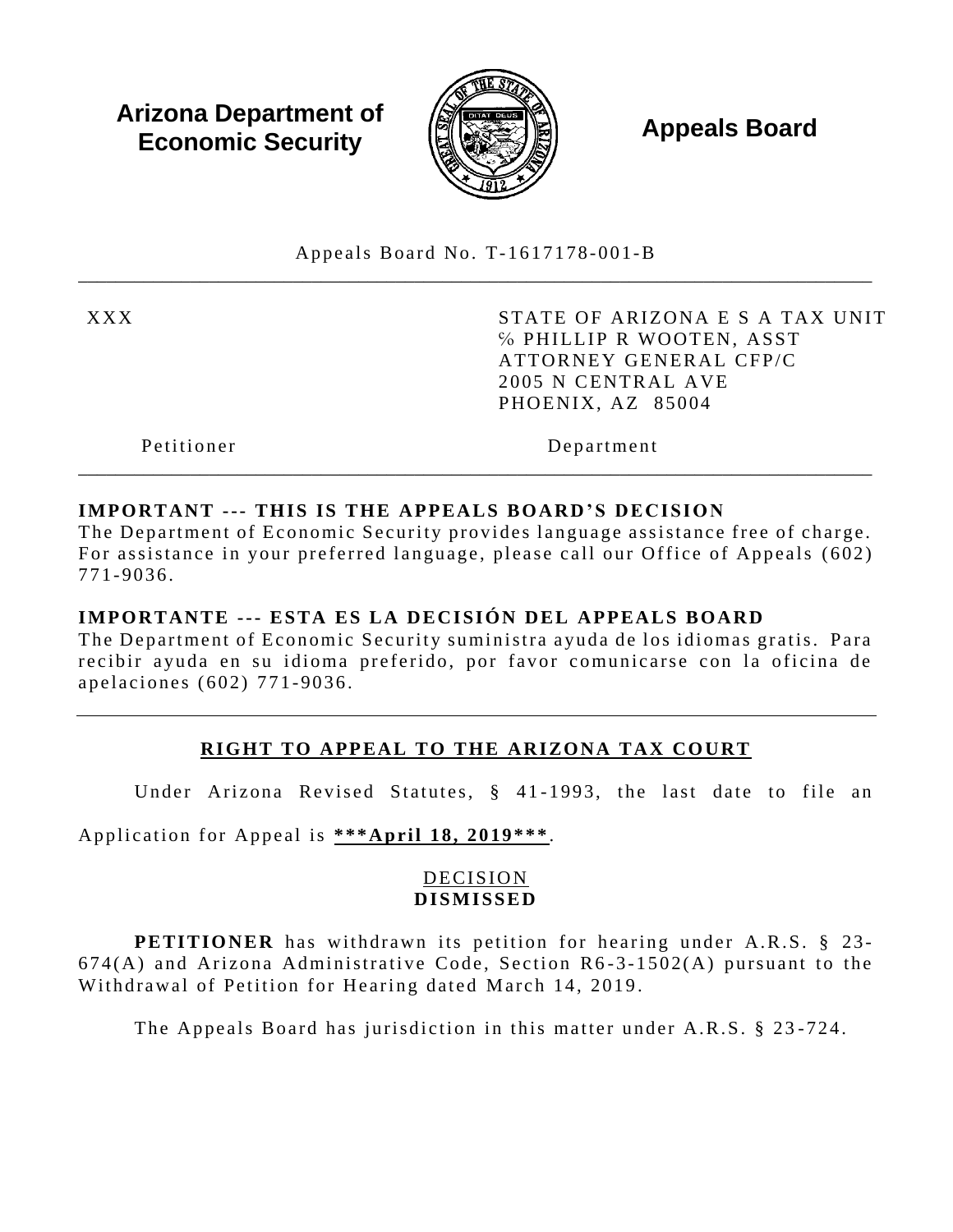Arizona Administrative Code, Section  $R6-3-1502(A)$  provides in pertinent part:

- A. The Board or a hearing officer in the Department's Office of Appeals may informally dispose of an appeal or petition without further appellate review on the merits:
	- 1. By withdrawal, if the appellant withdraws the appeal in writing or on the record at any time before the decision is issued; ... (emphasis added).

THE APPEALS BOARD FINDS there is no reason to withhold granting the request. Accordingly,

THE APPEALS BOARD **DISMISSES** the petition. The hearing scheduled for April 16, 2019, is cancelled. This decision does not affect any agreement entered into between Petitioner and the Department, either concurrently with the withdrawal or subsequent thereto.

DATED:  $3/19/2019$ 

APPEALS BOARD

WILLIAM G. DADE, Chairman

JANET L. FELTZ, Member

NANCY MILLER, Member

\_\_\_\_\_\_\_\_\_\_\_\_\_\_\_\_\_\_\_\_\_\_\_\_\_\_\_\_\_\_\_\_\_\_\_\_\_\_\_\_\_\_\_\_\_\_\_\_\_\_\_\_\_\_\_\_\_\_\_\_\_\_\_\_\_\_\_\_\_\_\_\_\_\_\_\_\_\_\_\_\_\_\_\_\_

Equal Opportunity Employer/Program • Under Titles VI and VII of the Civil Rights Act of 1964 (Title VI & VII), and the Americans with Disabilities Act of 1990 (ADA), Section 504 of the Rehabilitation Act of 1973, the Age Discrimination Act of 1975, and Title II of the Genetic Information Nondiscrimination Act (GINA) of 2008, the Department prohibits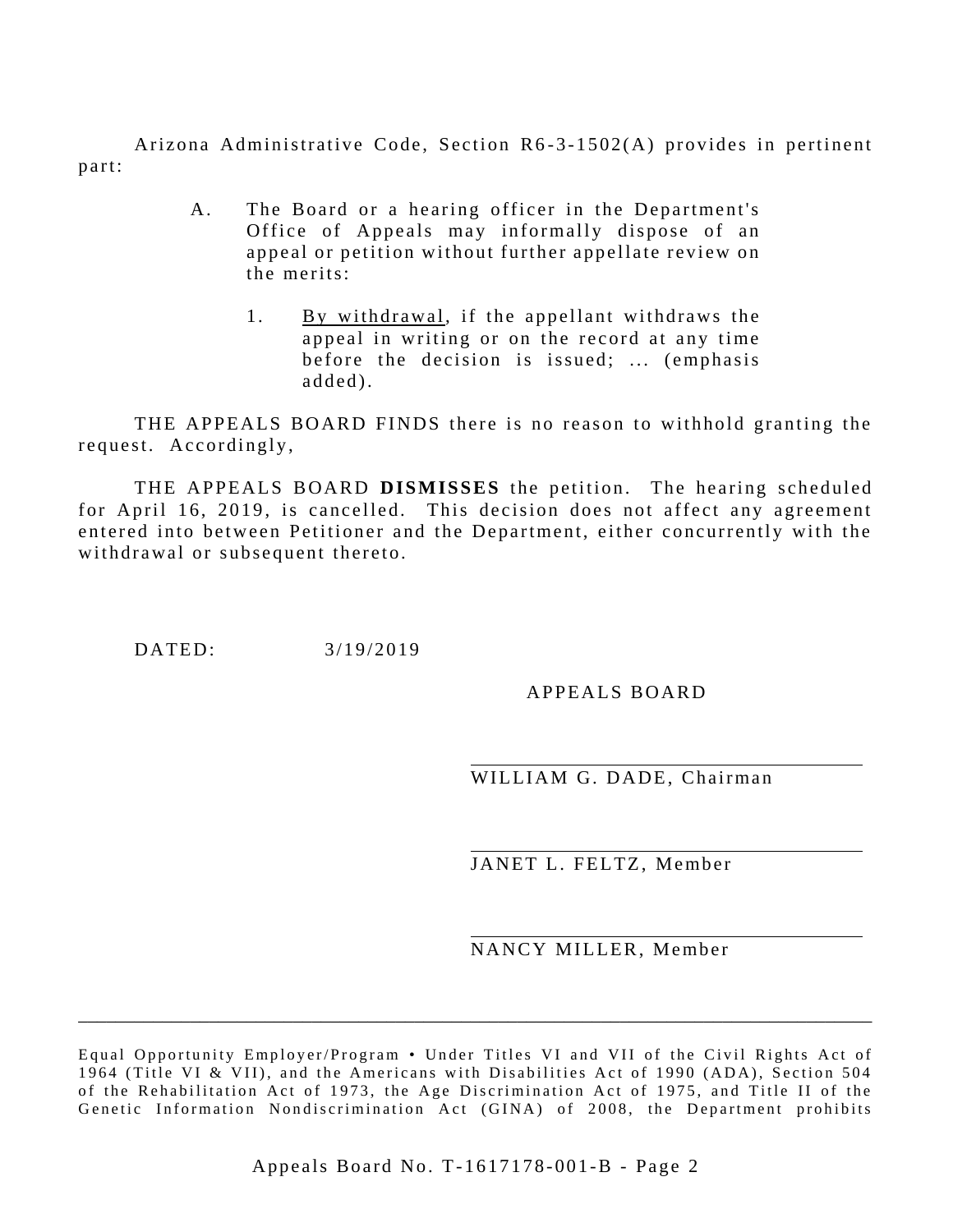discrimination in admissions, programs, services, activities, or employment based on race, color, religion, sex, national origin, age, disability, genetics and retaliation. The Department must make a reasonable accommodation to allow a person with a disability to take part in a program, service or activity. For example, this means if necessary, the Department must provide sign language interpreters for people who are deaf, a wheelchair accessible location, or enlarged print materials. It also means that the Department will take any other reasonable action that allows you to take part in and understand a program or activity, including making reasonable changes to an activity. If you believe that you will not be able to understand or take part in a program or activity because of your disability, please let us know of your disability needs in advance if at all possible. To request this document in alternative format or for further information about this policy, please contact the Appeals Board Chairman at  $(602)$  771-9036; TTY/TDD Services: 7-1-1. • Free language assistance for DES services is available upon request.

#### **RIGHT OF APPEAL TO THE ARIZONA TAX COURT**

\_\_\_\_\_\_\_\_\_\_\_\_\_\_\_\_\_\_\_\_\_\_\_\_\_\_\_\_\_\_\_\_\_\_\_\_\_\_\_\_\_\_\_\_\_\_\_\_\_\_\_\_\_\_\_\_\_\_\_\_\_\_\_\_\_\_\_\_\_\_\_\_\_\_\_\_\_\_\_\_\_\_\_\_\_

This decision by the Appeals Board is the final administrative decision of the Department of Economic Security. However, any party may appeal the decision to the Arizona Tax Court, which is the Tax Department of the Superior Court in Maricopa County. *See*, Arizona Revised Statutes, §§ 12-901 to 12-914. If you have questions about the procedures for filing an appeal, you must contact the Arizona Tax Court at 125 W. Washington Street in Phoenix, Arizona 85003-2243. Te l e phone : **( 602) 506 - 3776**.

For your information, we set forth the provisions of Arizona Revised Statutes,  $§$  41-1993(C) and (D):

- C. Any party aggrieved by a decision of the appeals board concerning tax liability, collection or enforcement may appeal to the tax court, as defined in section  $12-161$ , within thirty days after the date of mailing or electronic transmission of the decision. The appellant need not pay any of the tax penalty or interest upheld by the appeals board in its decision before initiating, or in order to maintain an appeal to the tax court pursuant to this section.
- D. Any appeal that is taken to tax court pursuant to this section is subject to the following provisions:
	- 1. No injunction, writ of mandamus or other legal or equitable process may issue in an action in any court in this state against an officer of this state to prevent or enjoin the collection of any tax, penalty or interest.
	- 2. The action shall not begin more than thirty days after the date of mailing or electronic transmission of the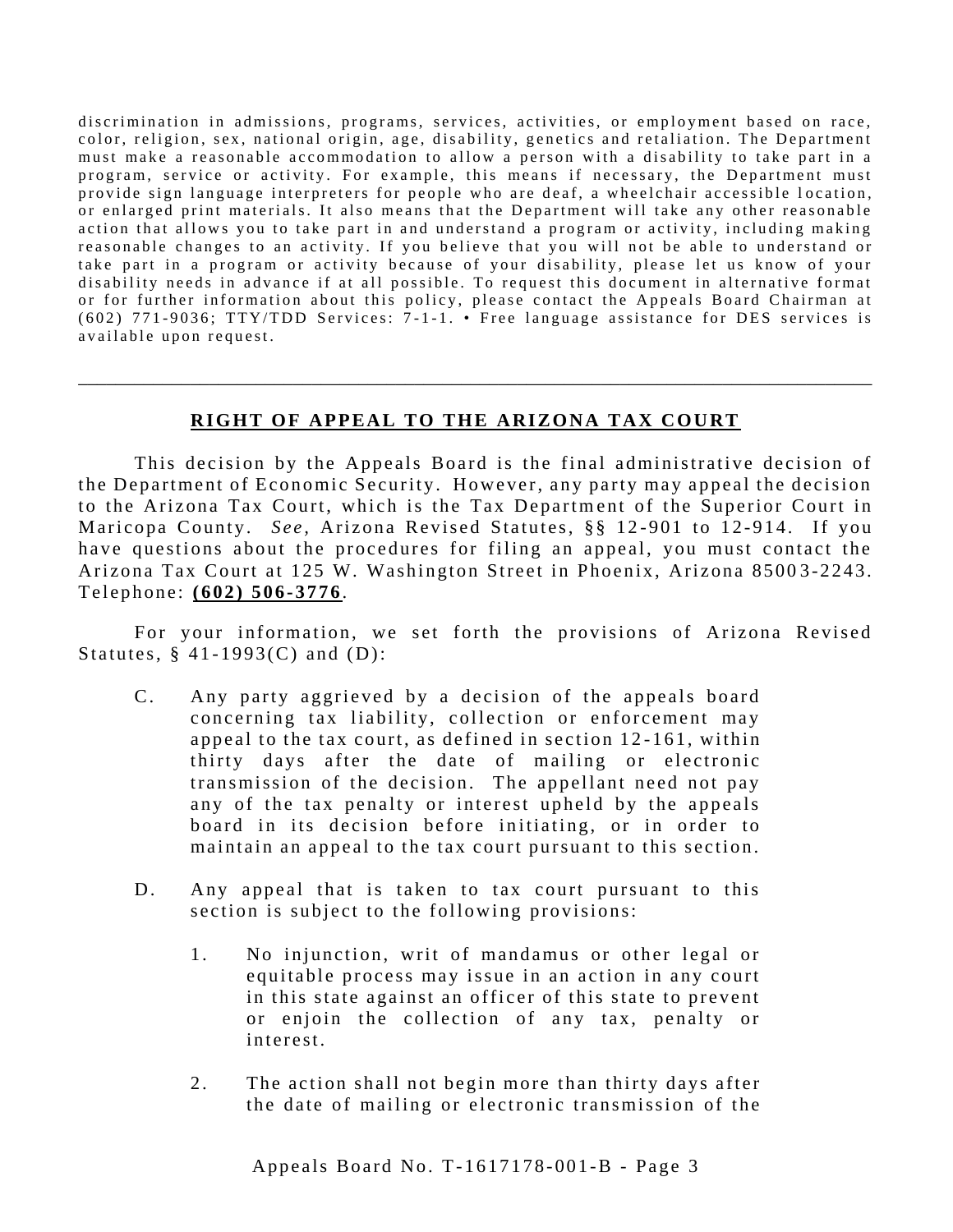appeals board's decision. Failure to bring the action within thirty days after the date of mailing or electronic transmission of the appeals board's decision constitutes a waiver of the protest and a waiver of all claims against this state arising from or based on the illegality of the tax, penalties and interest at issue.

3. The scope of review of an appeal to tax court pursuant to this section shall be governed by section  $12-910$ , applying section  $23-613.01$  as that section reads on the date the appeal is filed to the tax court or as the reafter amended. Either party to the action may appeal to the court of appeals or supreme court as provided by law.

#### **Call the Appeals Board at (60 2) 771-9036 with any questions**

\_\_\_\_\_\_\_\_\_\_\_\_\_\_\_\_\_\_\_\_\_\_\_\_\_\_\_\_\_\_\_\_\_\_\_\_\_\_\_\_\_\_\_\_\_\_\_\_\_\_\_\_\_\_\_\_\_\_\_\_\_\_\_\_\_\_\_\_\_\_\_\_\_\_\_\_\_\_\_\_\_\_\_

A copy of the foregoing was mailed on  $3/19/2019$  $to:$ 

 $(x)$  Er: XXX  $Acct. No: T5$ 

- $(x)$  PHILLIP R WOOTEN ASSISTANT ATTORNEY GENERAL CFP/CLA 1275 W WASHINGTON PHOENIX, AZ 85007-2926
- $(x)$  SANDRA CANEZ, CHIEF OF TAX EMPLOYMENT ADMINISTRATION P O BOX 6028 PHOENIX, AZ 85005-6028
- $By:$ For The Appeals Board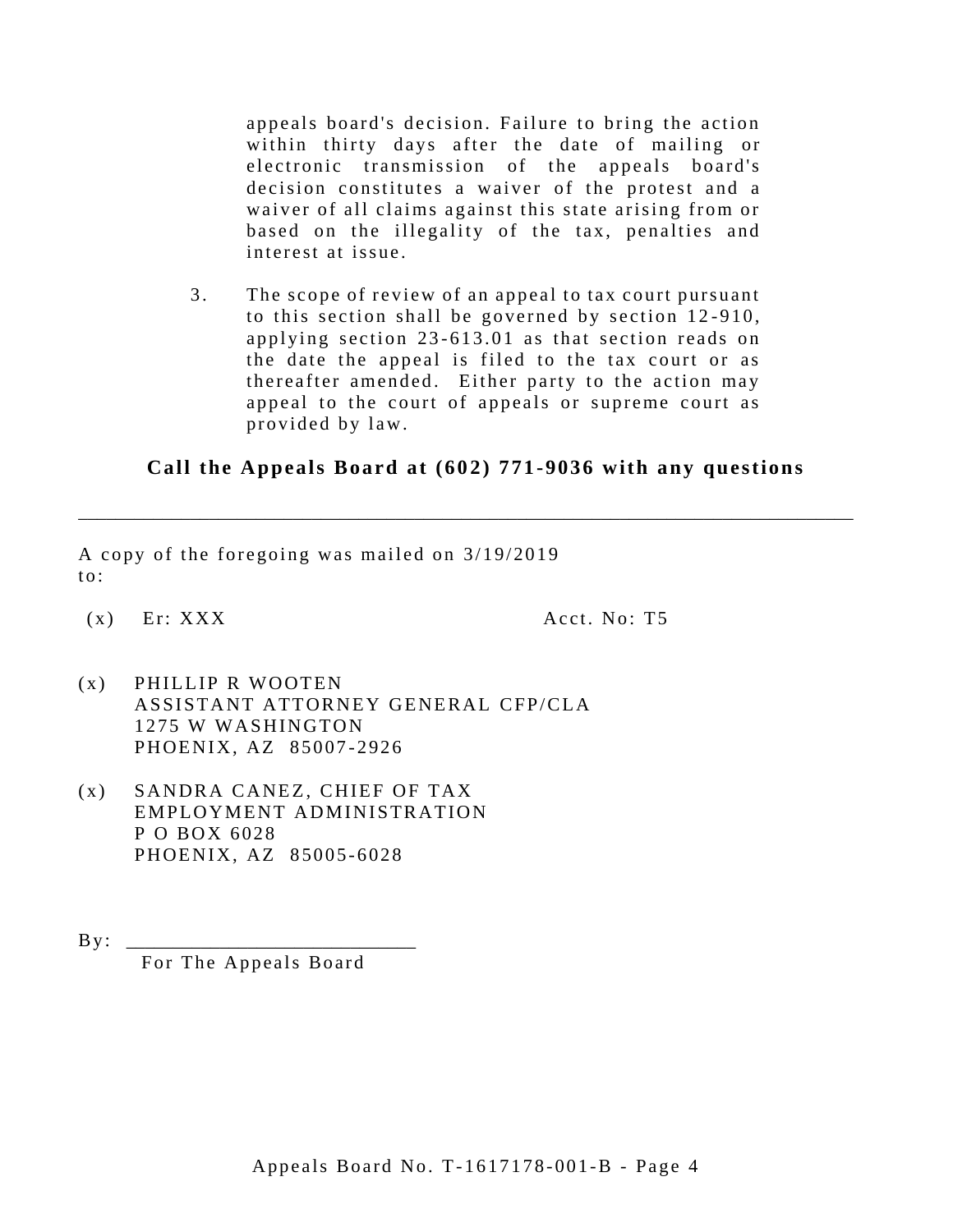**Arizona Department of Economic Security** 



**Appeals Board** 

Appeals Board No. T-1608397-001-B

**XXX** 

STATE OF ARIZONA E S A TAX UNIT % SUZANNE M CHYNOWETH. ASST ATTORNEY GENERAL CFP/C 2005 N CENTRAL AVE PHOENIX, AZ 85004

Petitioner

Department

#### IMPORTANT --- THIS IS THE APPEALS BOARD'S DECISION

The Department of Economic Security provides language assistance free of charge. For assistance in your preferred language, please call our Office of Appeals (602) 771-9036.

#### IMPORTANTE --- ESTA ES LA DECISIÓN DEL APPEALS BOARD

The Department of Economic Security suministra ayuda de los idiomas gratis. Para recibir ayuda en su idioma preferido, por favor comunicarse con la oficina de apelaciones (602) 771-9036.

# RIGHT TO APPEAL TO THE ARIZONA TAX COURT

Under Arizona Revised Statutes, § 41-1993, the last date to file an

Application for Appeal is \*\*\* April 4, 2019 \*\*\*.

#### DECISION **REVERSED**

THE PETITIONER petitioned for hearing from the Department's Reconsidered Determination issued on August 30, 2018, which affirmed the October 6, 2017, Determination of Unemployment Insurance Liability, and held in part as follows:

> ... that "Petitioner" acquired or succeeded the organization, trade, or business of "Predecessor" whereby the experience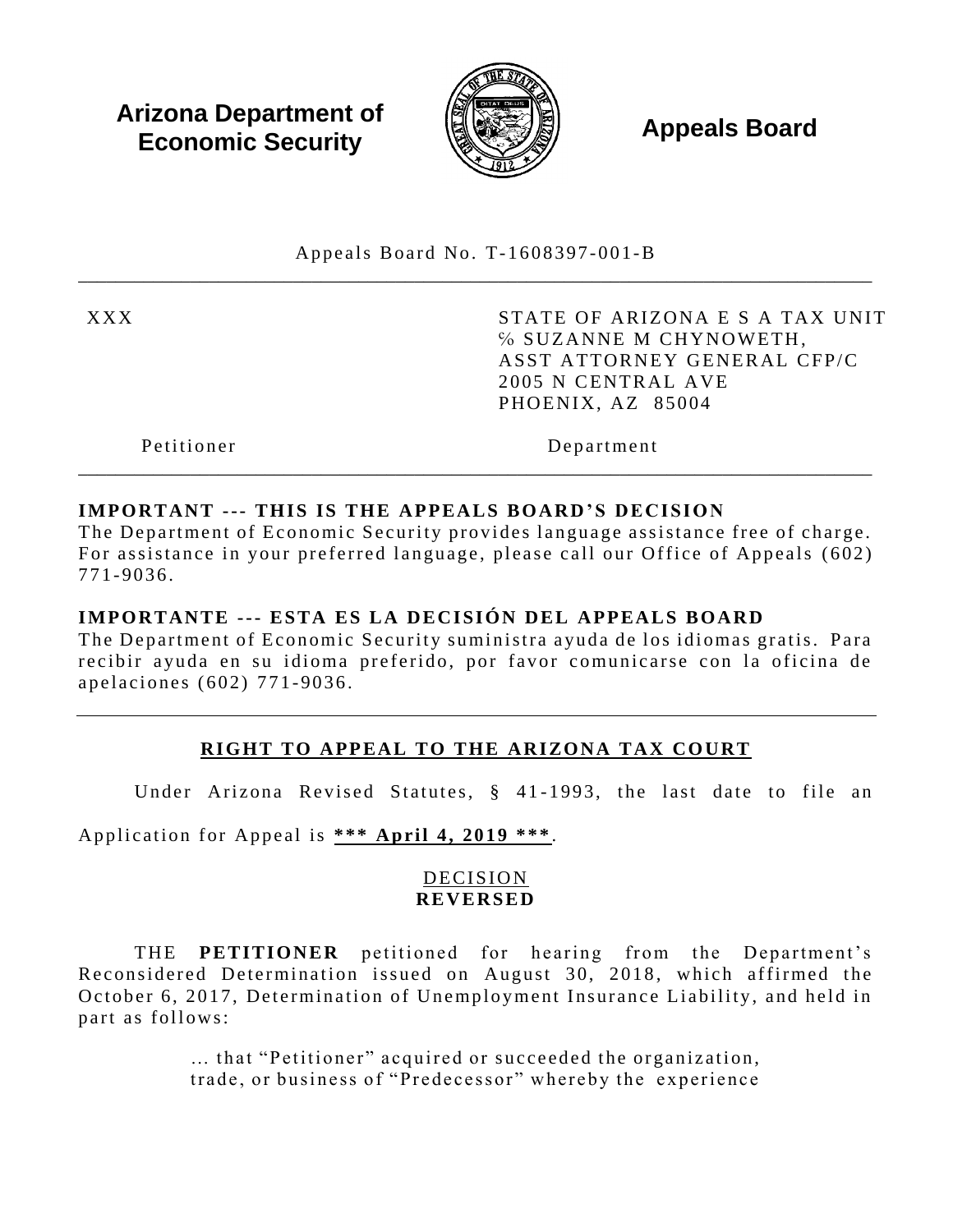rating account of "Predecessor" was properly transferred to "Petitioner".

The petition for hearing having been timely filed, the Appeals Board has juris diction in this matter.

With notice to the parties, a hearing was conducted by JOSE PAVON, an Appeals Board Administrative Law Judge, on January 22, 2019. All parties were given the opportunity to present evidence on the following issue:

 $(1)$  Whe the r Petitioner is properly liable as a successor entity for the tax liability and tax rate of a predecessor entity, with UI tax rates based upon the predecessor's experience rating account that is transferred to the Petitioner, under  $A.R.S. §23-613$ .

The Petitioner appeared with two witnesses, who testified. The Department appeared with counsel and three witnesses who testified. Board Exhibits 1-4 were incorporated and made part of the record.

THE APPEALS BOARD FINDS the facts pertinent to the issue before us and necessary to our decision are:

- 1. The predecessor was an attorney for approximately 40 years.
- 2. The predecessor primarily practiced in the areas of civil law ( personal injury), criminal law, and family law. He also practiced immigration law.
- 3. The predecessor's cases were comprised of 15% immigration,  $30\%$  criminal law,  $30\%$  family law, and  $25\%$  civil law.
- 4. The Petitioner worked for a year and half as an immigration intern for the predecessor while attending law school.
- 5. After graduating from law school, the Petitioner worked for other law firms.
- 6. On August 6, 2016, the Petitioner formed his business entity, "The Law Office of Dario Romero".
- 7. On August 6, 2016, the predecessor sent letters to his clients advising them that he was no longer able to represent them. The letter also advised the clients that the Petitioner was willing to meet with them and reach an independent retainer agreement with them.
- 8. On August 6, 2016, the predecessor advised his employees that they needed to find other employment because he was closing his law firm.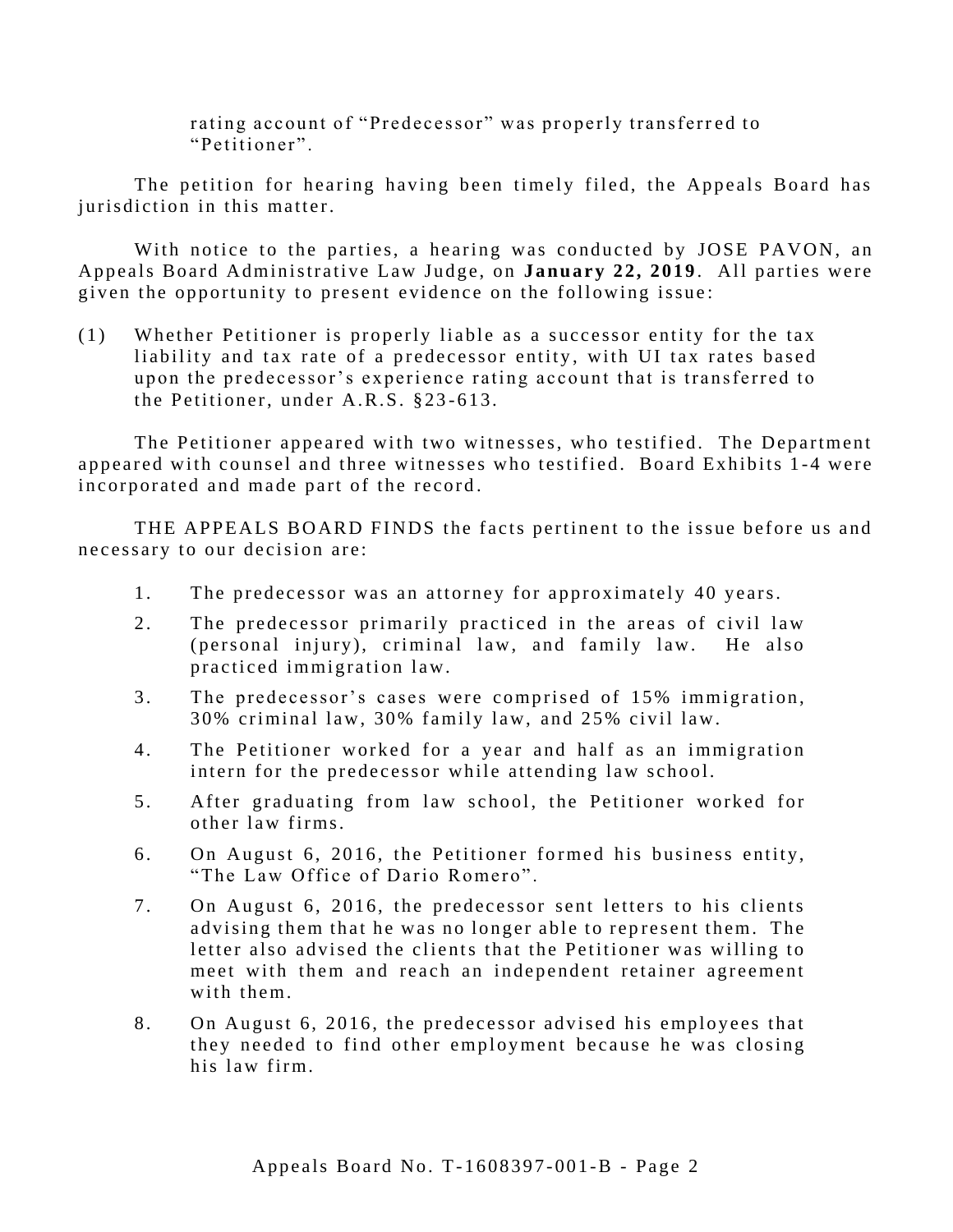- 9. On October 20, 2016, the predecessor filed Articles of Termination with the Arizona Corporation Commission (Exh.  $D9-1$ ).
- 10. On October 31, 2016, the predecessor was placed on a long term suspension by the State Bar. On February 2, 2017, the predecessor was disbarred (Exh. D8-1).
- 11. The predecessor's civil law (personal injury), criminal law, and family law cases were either taken by the predecessor's former business partner or other third party legal counsel.
- 12. Some of the predecessor's immigration clients hired Petitioner to represent them.
- 13. The predecessor transferred his business phone number to Petitioner in order to facilitate the case file transfer to other counsel and to Petitioner.
- 14. Two of the eight employees employed by the predecessor were hired by the Petitioner.
- 15. The Petitioner did not purchase or have transferred to him any of the assets associated with the predecessor.
- 16. The Petitioner never conducted business activities out of any location that was associated with the predecessor. The predecessor terminated the lease on his business location upon the closing of his business.
- 17. The predecessor's contracts for electrical services, telephone, internet, copier, and cleaning services were all terminated upon the closing of his business.
- 18. Desks and other office furniture that were used by the predecessor had been borrowed from the landlord and were returned to the landlord once the business was closed.
- 19. The predecessor did not sell any computers to the Petitioner.
- 20. The predecessor did not provide a list of his clients to the Petitioner.
- 21. During this time period the Petitioner primarily practiced in the area of immigration law.
- 22. There are no official documents with the Arizona Corporation Commission that indicate any transfer of the business from the predecessor to the Petitioner.
- 23. On September 5, 2017, a Department employee tried to contact the predecessor at the phone number on file. The person who answered the phone stated that it was the Petitioner's business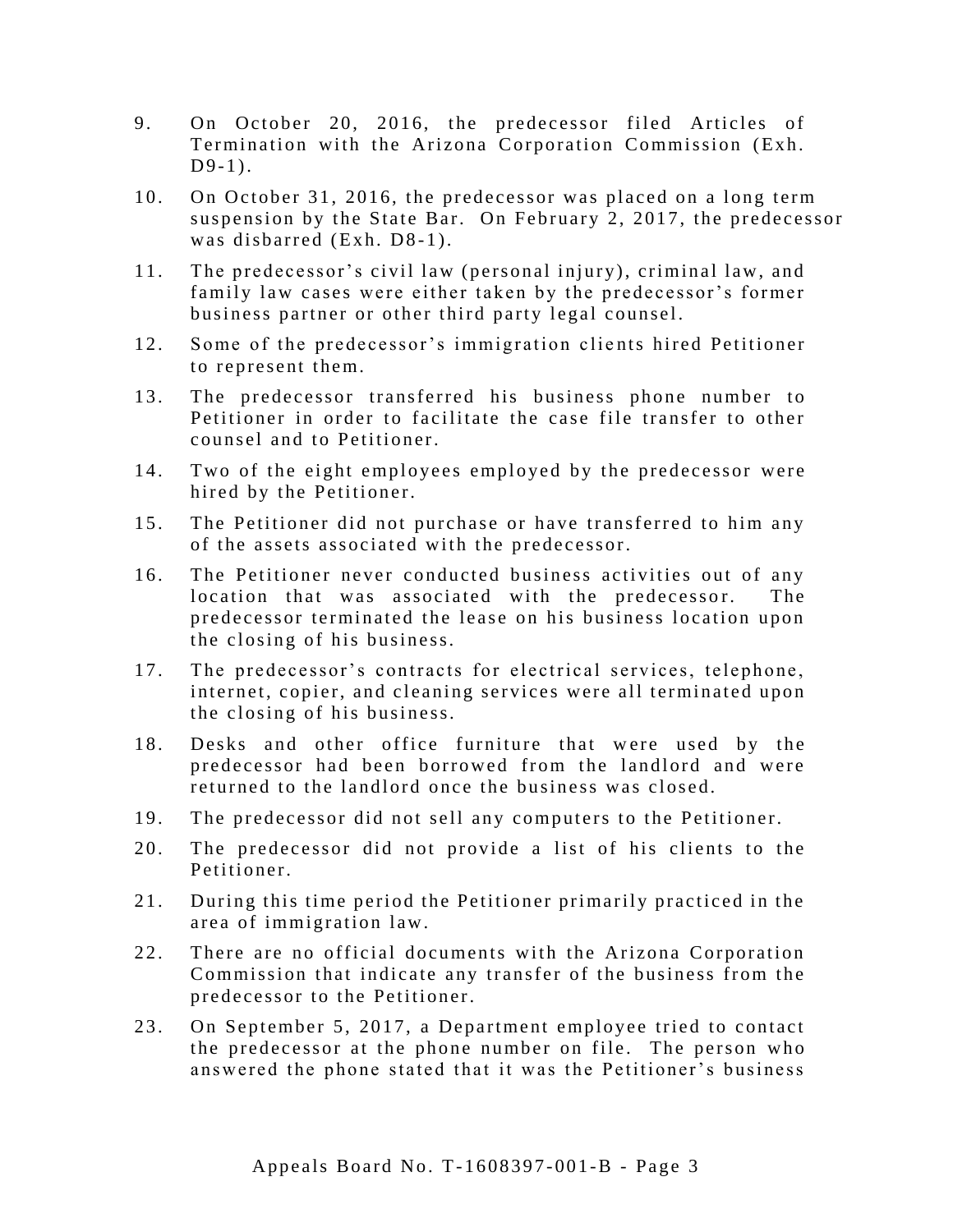and that the predecessor business had been purchased by the Petitioner about a year earlier.

- 24. On October 6, 2017, the Department issued a DETERMINATION OF UNEMPLOYMENT INSURANCE LIABILITY, which held that "Petitioner"... succeeded to or acquired the organization, trade or business, or substantially all of the assets thereof, and continued such organization, trade or business of another employer ...". The Petitioner objected to the transfer of the predecessor's experience rating account to its experience rating  $account$  (Exh.  $D-3$ ).
- 25. The DETERMINATION OF UNEMPLOYMENT INSURANCE LIABILITY was mailed to the wrong address for the Petitioner, causing a delay in his request for reconsideration.
- 26. On June 11, 2018, the Petitioner filed his request for reconsideration.
- 27. On August 30, 2018, the Department issued its Reconsidered Determination.
- 28. On September 28, 2018, the Petitioner filed a petition for hearing disputing the decision and the determined rate (Exh. D- $16$ ).

Arizona Revised Statutes § 23-733, provides in pertinent part:

Transfer of employer experience rating accounts to successor employer; liability of successor

- A. When any employing unit in any manner succeeds to or acquires the organization, trade or business, or substantially all of the assets thereof, excepting any assets retained by such employer incident to the liquidation of his obligations, whether or not such acquiring employing unit was an employer within the meaning of section 23-613, prior to such acquisition, and continues such organization, trade or business, the account of the predecessor employer shall be transferred as of the date of acquisition to the successor employer for the purpose of rate determination.
- B. ... The predecessor and successor employers shall be promptly notified of the determination made upon the application which shall become final fifteen days after written notice thereof is served personally or by certified mail addressed to the last known address of each employing unit involved, unless within such time one of the parties files with the department a written request for reconsideration. When timely request for reconsideration is filed, a reconsidered determination shall be made. The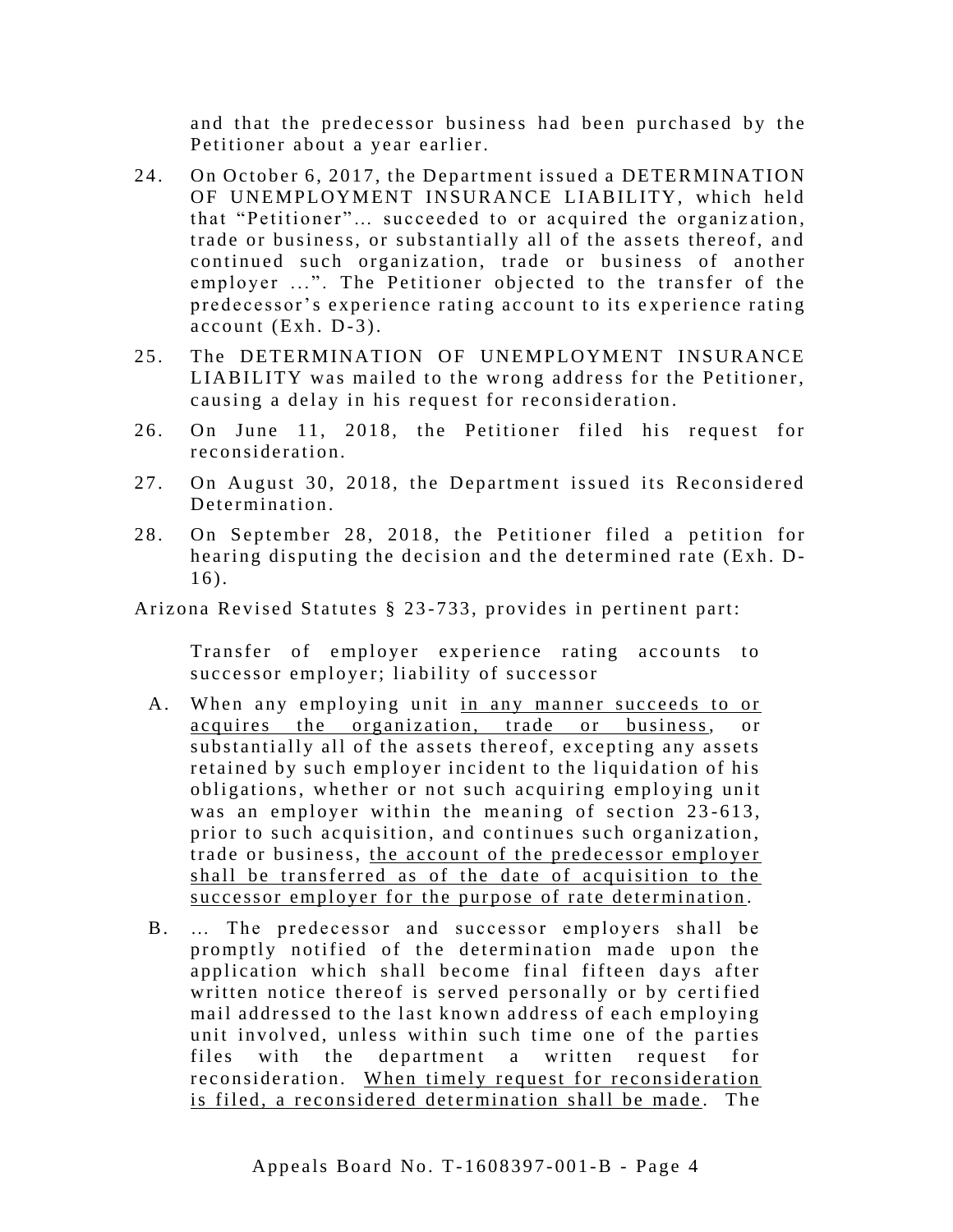reconsidered determination shall become final fifteen days after written notice thereof is served personally or by certified mail addressed to the last known address of each employing unit involved, unless within such time one of the employing units involved files with the department a written petition for hearing. When timely petition for hearing is filed, the parties shall be afforded an opportunity for hearing and thereafter furnished with a decision. The decision shall become final unless a petition for review is filed as provided in section 23-672.

\* \* \* D. Any individual or organization, including the types of organizations described in section 23-614, whether or not an employing unit, which in any manner acquires the organization, trade or business, or substantially all of the assets thereof, shall be liable, in an amount not to exceed the reasonable value, as determined by the department, of the organization, trade, business or assets acquired, for any contributions, interest and penalties due or accrued and unpaid by such predecessor employer, except that the department may waive the successor's liability for such unpaid amounts if a determination that the predecessor was subject to this chapter had not been made as provided in section  $23-724$  prior to the date of acquisition, and such liability on the part of the successor would be against equity and good conscience. [Emphasis added].

\* \* \*

Arizona Administrative Code, Section  $R6-3-1703(C)$ , provides as follows:

C. Report of changes. Each employer as defined in A.R.S. § 23-613 shall promptly notify the Department in writing of any change in its business operations. Changes include: the acquisition or disposal of all or any part of the business operations or assets; a change in business name or address; bankruptcy or receivership; or any other change pertaining to the operation or ownership of the business operations. The notification shall include the date of change, and the name, address, and telephone number of the person, firm, corporation or official placed in charge of the organization, trade or assets of the business.

Arizona Administrative Code, Section R6-3-1713, provides in pertinent part as follows: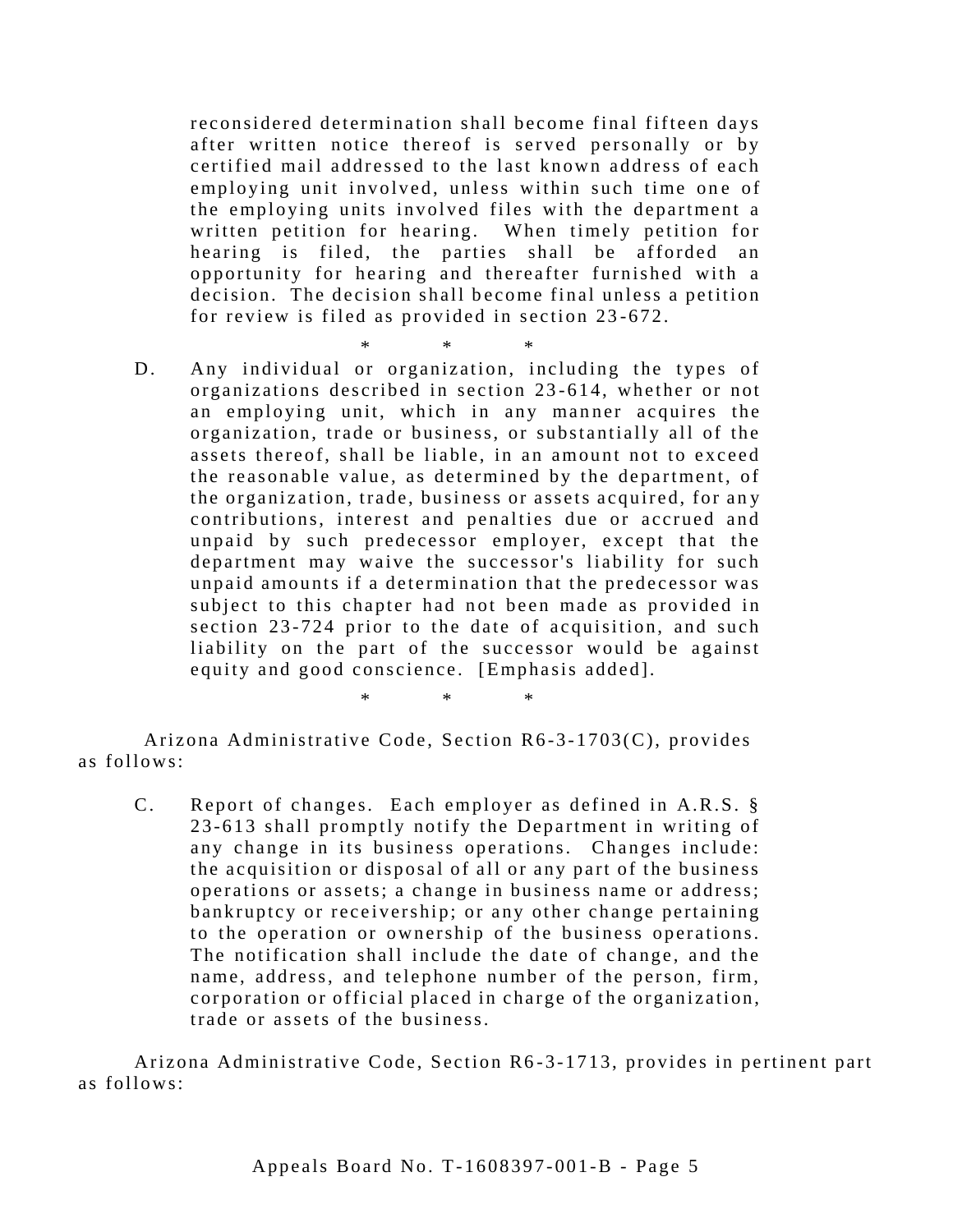- A. General
	- 1. The manner in which an organization, trade or business is acquired or succeeded to is not determinative of successor status. Business may be acquired or succeeded to "in any manner" which includes, but is not limited to, acquisition by pur chase, lease, repossession, bankruptcy proceedings, default, or through the transfer of a third party.
	- 2. An "organization, trade or business" as used in A.R.S. §§ 23-613 and 23-733(A) through (D) is acquired if the factors of an employer's organization, trade or business succeeded to are sufficient to constitute an entire existing operating business unit as distinguished from the acquisition of merely dry assets from which a new business may be built. The question of whether an organization, trade or business is acquired is determined from all the factors of the particular case. Among the factors to be considered are:
		- a. The place of business
		- b. The trade name
		- c. The staff of employees
		- d. The customers
		- e. The goodwill
		- f. The inventory
		- g. The accounts receivable/accounts payable
		- h. The tools and fixtures
		- i. Other assets.
	- 3. For the purpose of determining successorship status under A.R.S. §§ 23-613(A)(3) and 23-733(A) or (B), an individual or employing unit who in any manner acquires or succeeds to all or a part of an organization, trade or business from an employer as defined in A.R.S.  $\S$  23-613 shall be deemed the successor employer provided the organization, trade or business is continued. Continuation of the organization, trade or business shall be presumed if the normal business activity was not interrupted for more than 30 days before or after the date of transfer.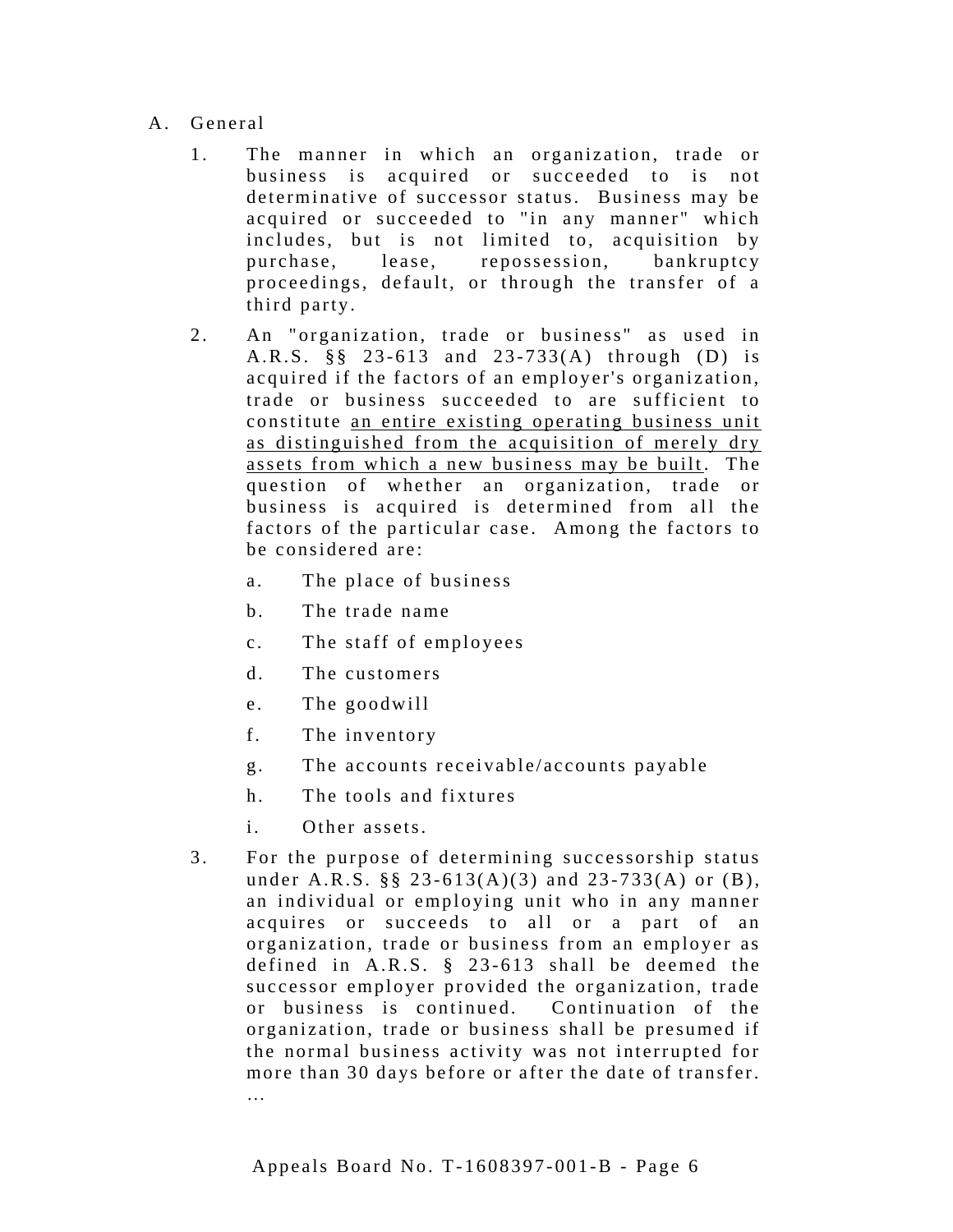#### B. Special provisions

- 1. An individual or employing unit shall be determined a successor under the provisions of  $A.R.S. \$ § 23- $733(A)$  and receive the experience rating account of the predecessor when the organization, trade or business acquired or succeeded to constitutes all of the predecessor's employment generating enterprise upon which the experience rating account was primarily established without regard to those factors retained by the predecessor which represent:
	- a. Exempt employment; or
	- b. Employment necessary for the liquidation of the trade or business; or
	- c. Employment arising from the activities establishing another trade or business; or
	- d. Employment as a result of an organization, trade or business succeeded to or acquired within two calendar days of the date of transfer of the enterprise upon which the experience rating account is based.
		- \* \* \*
- C. Transfer of entire business
	- 1. When the Department determines that an individual or employing unit is a successor and shall inherit the experience rating account of the predecessor as provided in A.R.S.  $\S$  23-733(A), the determination shall be subject to the same provisions as determinations made in accordance with  $A.R.S. \S 23$ -724.
	- 2. When the experience rating account is transferred to the successor, the successor's account shall be charged with benefits determined chargeable as a result of the employment in the organization, trade or business acquired, and the successor's contribution rate shall be determined in accordance with  $A.R.S.$  §  $23 - 733(C)$  for the calendar year beginning on the date of acquisition.

\* \* \*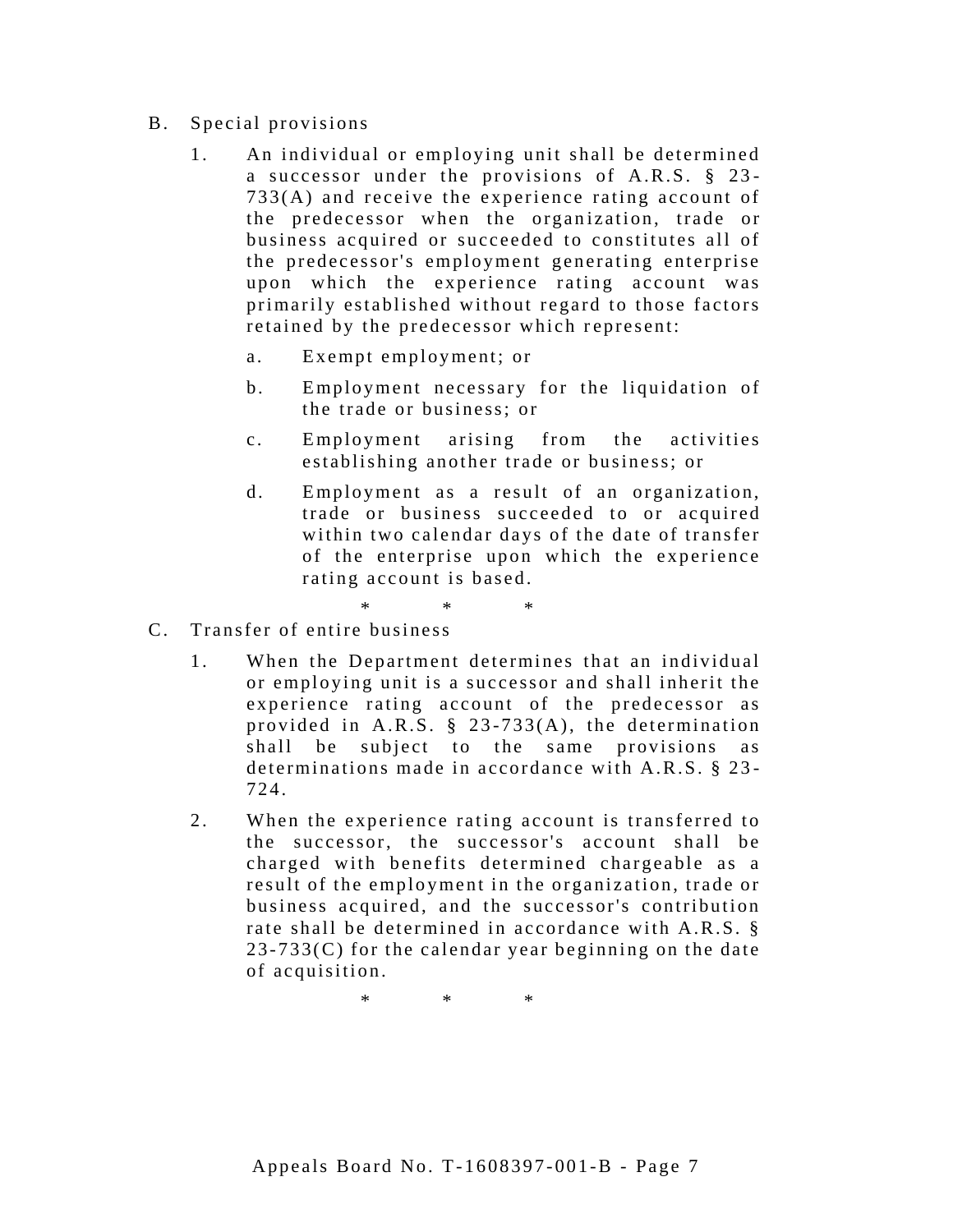- E. Liability for predecessor's debt
	- 1. Not with standing subsections (A) and (B) above, when an individual or employing unit in any manner succeeds to or acquires the organization, trade or business, or substantially all of the assets of an employer as defined in  $A.R.S. \$  23-613, the successor shall be equally liable along with the predecessor for the contributions, interest and penalties due or accrued and unpaid by the predecessor as provided in A.R.S.  $\S$  23-733(D). [Emphasis added].

\* \* \*

The evidence in this case establishes that there was no transfer of substantially all the assets of the predecessor employer to the Petitioner. The factors in this case do not show an acquisition of a business.

The only issue to be resolved is whether the Petitioner was properly adjudicated to be a successor employer, causing the experience rating account of predecessor to be transferred to Petitioner.

We conclude that the tests for successor transition are set forth in  $A.R.S.$  §  $23-733(A)$ , and are supplemented by implementation factors in Arizona Administrative Code, Section R6-3-1713, and by case law including *Warehouse Indemnity Corporation v. Department of Economic Security, 128 Ariz. 605, 627* P.2d 235 (App. 1981). Specifically, the purchase of substantially an entire existing operating business unit suffices to satisfy the statutory requirements requiring transfer of an experience rating account. The evidence establishes that the majority of factors are not supported in this case.

In this case, the predecessor was facing suspension and ultimately was disbarred by the Arizona State Bar. The Petitioner had previously worked as an intern for the predecessor so they had an established relationship. The Petitioner was familiar with some of the predecessor's clients and their cases. As the predecessor was winding down his business, he sent a letter to his immigration clients advising them that the Petitioner was willing to meet with them and reach an independent retainer agreement for representation.

At the time the predecessor was disbarred, he closed his business. Upon closing his practice, the majority of his cases were taken over by his former business partner and third party attorneys. Some of his immigration clients engaged the services of the Petitioner. Also, two of the predecessor's eight employees were hired by Petitioner.

The Petitioner did not keep the same place of business. The entity did not keep the same business name. For the most part, the Petitioner did not hire the predecessor's employees. The Petitioner was retained by a small number of the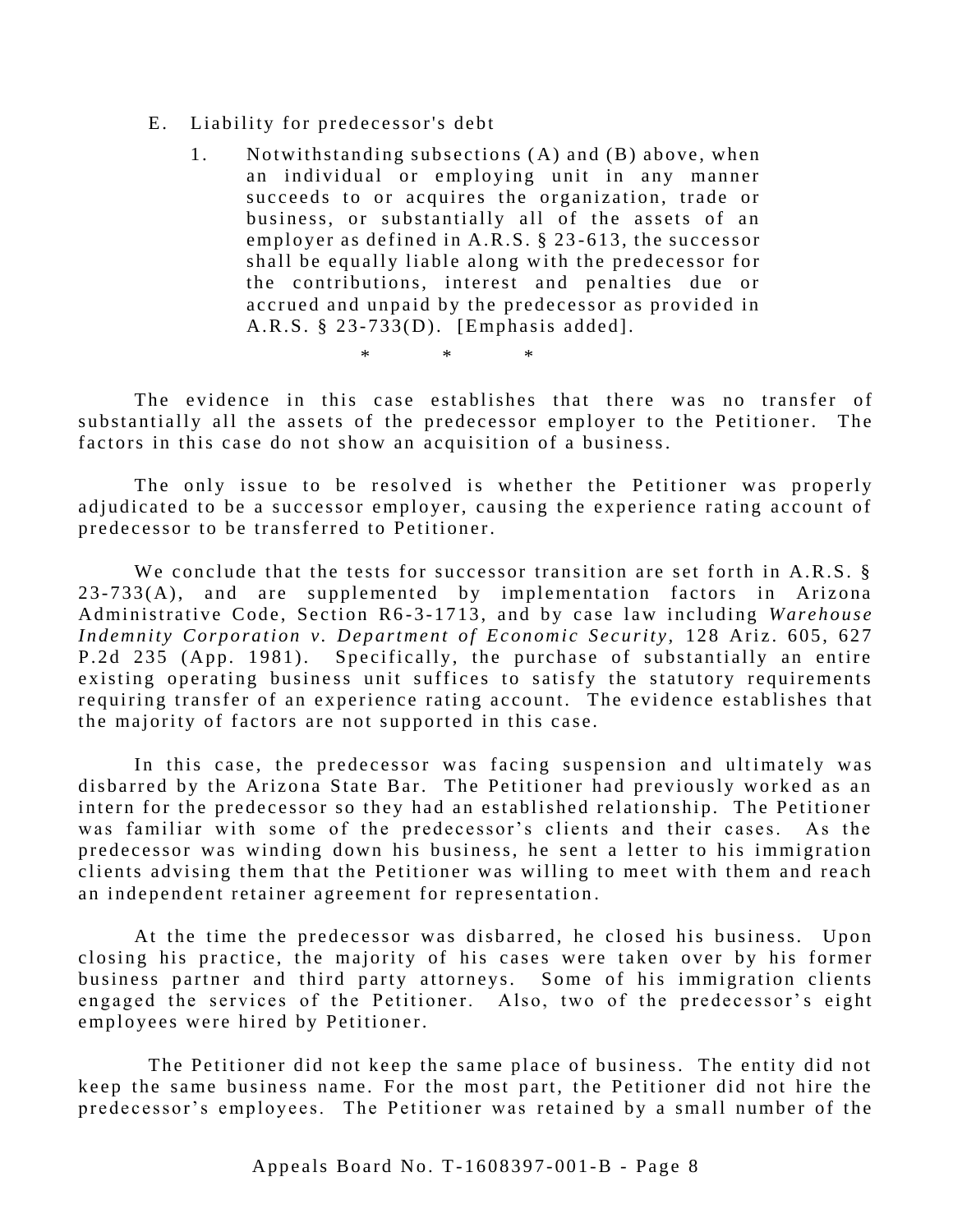immigration clients that had previously engaged the predecessor. The predecessor was disbarred so there would be very little goodwill that could be transferred to Petitioner's business. There was no inventory, or accounts receivable or payable, to be assumed by the Petitioner. No tangible property, tools, fixtures, or assets were purchased or transferred by the Petitioner. These factors show that this entire existing operating business unit was not sold to Petitioner or acquired by Petitioner.

The Petitioner did not engage in a sale or transfer to acquire the organization, trade or business of the previous operator. The transfer of the successor's experience rating account to the Petitioner, as a successor employer that inherited the experience rating account of a seller, is improper. We conclude the Petitioner has presented sufficient evidence to overcome the presumption of successor status, pursuant to Arizona Administrative Code, Section R6-3-1713(A). Accordingly,

THE APPEALS BOARD **REVERSES** the Department's Reconsidered Determination dated August 30, 2018, regarding the successor status of the Petitioner.

The experience rating account of the predecessor employer was not properly transferred to Petitioner as a successor employer.

DATED:  $3/5/2019$ 

APPEALS BOARD

WILLIAM G. DADE, Chairman

JANET L. FELTZ, Member

Vanishiller

NANCY MILLER, Member

\_\_\_\_\_\_\_\_\_\_\_\_\_\_\_\_\_\_\_\_\_\_\_\_\_\_\_\_\_\_\_\_\_\_\_\_\_\_\_\_\_\_\_\_\_\_\_\_\_\_\_\_\_\_\_\_\_\_\_\_\_\_\_\_\_\_\_\_\_\_\_\_\_\_\_\_\_\_\_\_\_\_\_\_\_

Equal Opportunity Employer/Program • Under Titles VI and VII of the Civil Rights Act of 1964 (Title VI & VII), and the Americans with Disabilities Act of 1990 (ADA), Section 504 of the Rehabilitation Act of 1973, the Age Discrimination Act of 1975, and Title II of the Genetic Information Nondiscrimination Act (GINA) of 2008, the Department prohibits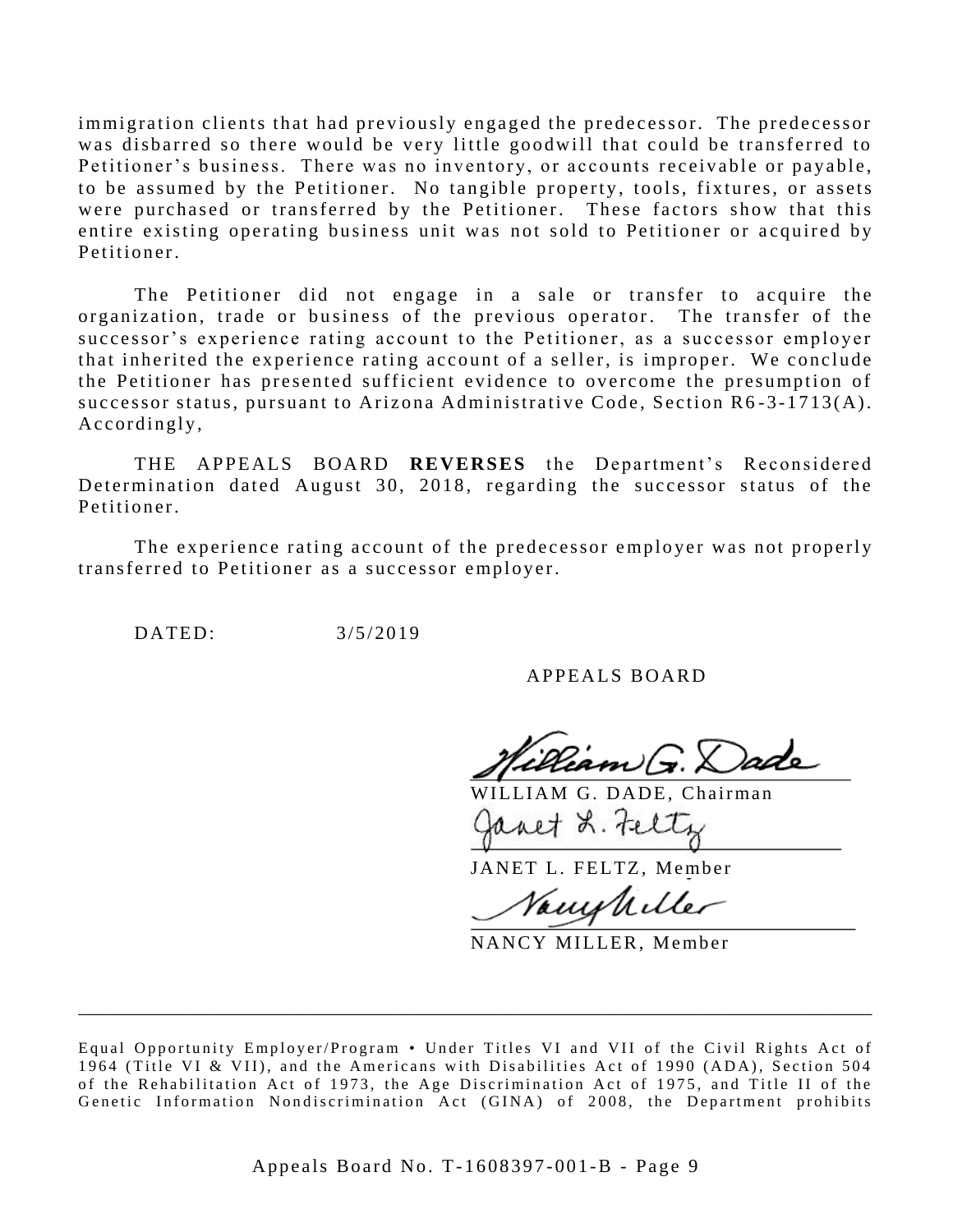discrimination in admissions, programs, services, activities, or employment based on race, color, religion, sex, national origin, age, disability, genetics and retaliation. The Department must make a reasonable accommodation to allow a person with a disability to take part in a program, service or activity. For example, this means if necessary, the Department must provide sign language interpreters for people who are deaf, a wheelchair accessible location, or enlarged print materials. It also means that the Department will take any other reasonable action that allows you to take part in and understand a program or activity, including making reasonable changes to an activity. If you believe that you will not be able to understand or take part in a program or activity because of your disability, please let us know of your disability needs in advance if at all possible. To request this document in alternative format or for further information about this policy, please contact the Appeals Board Chairman at  $(602)$  771-9036; TTY/TDD Services: 7-1-1. • Free language assistance for DES services is available upon request.

#### **RIGHT OF APPEAL TO THE ARIZONA TAX COURT**

\_\_\_\_\_\_\_\_\_\_\_\_\_\_\_\_\_\_\_\_\_\_\_\_\_\_\_\_\_\_\_\_\_\_\_\_\_\_\_\_\_\_\_\_\_\_\_\_\_\_\_\_\_\_\_\_\_\_\_\_\_\_\_\_\_\_\_\_\_\_\_\_\_\_\_\_\_\_\_\_\_\_\_\_\_

This decision by the Appeals Board is the final administrative decision of the Department of Economic Security. However, any party may appeal the decision to the Arizona Tax Court, which is the Tax Department of the Superior Court in Maricopa County. *See*, Arizona Revised Statutes, §§ 12-901 to 12-914. If you have questions about the procedures for filing an appeal, you must contact the Arizona Tax Court at 125 W. Washington Street in Phoenix, Arizona 85003-2243. Te l e phone : **( 602) 506 - 3776**.

For your information, we set forth the provisions of Arizona Revised Statutes,  $§$  41-1993(C) and (D):

- C. Any party aggrieved by a decision of the appeals board concerning tax liability, collection or enforcement may appeal to the tax court, as defined in section  $12-161$ , within thirty days after the date of mailing or electronic transmission of the decision. The appellant need not pay any of the tax penalty or interest upheld by the appeals board in its decision before initiating, or in order to maintain an appeal to the tax court pursuant to this section.
- D. Any appeal that is taken to tax court pursuant to this section is subject to the following provisions:
	- 1. No injunction, writ of mandamus or other legal or equitable process may issue in an action in any court in this state against an officer of this state to prevent or enjoin the collection of any tax, penalty or interest.
	- 2. The action shall not begin more than thirty days after the date of mailing or electronic transmission of the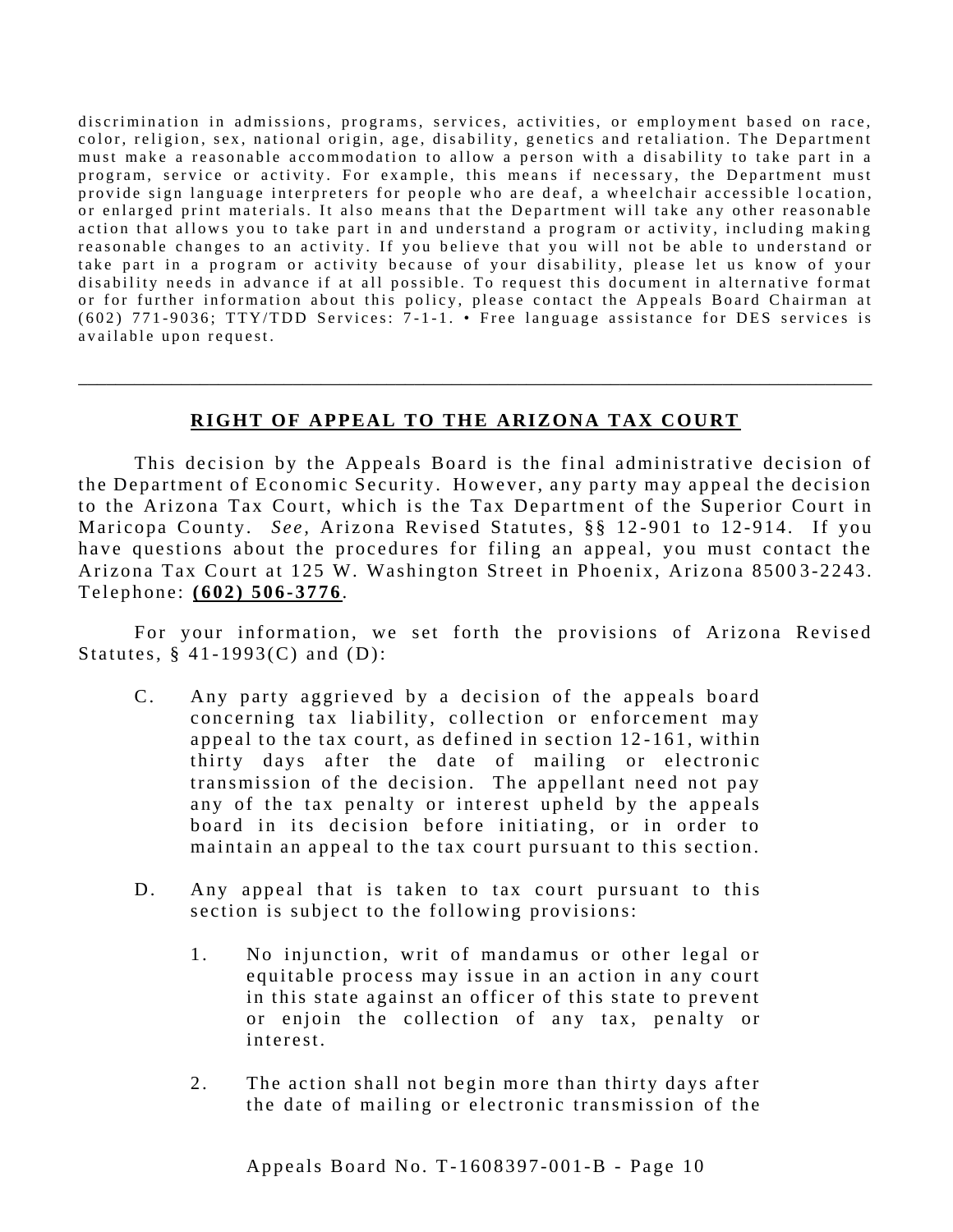appeals board's decision. Failure to bring the action within thirty days after the date of mailing or electronic transmission of the appeals board's decision constitutes a waiver of the protest and a waiver of all claims against this state arising from or based on the illegality of the tax, penalties and interest at issue.

3. The scope of review of an appeal to tax court pursuant to this section shall be governed by section  $12-910$ , applying section  $23-613.01$  as that section reads on the date the appeal is filed to the tax court or as the reafter amended. Either party to the action may appeal to the court of appeals or supreme court as provided by law.

#### **Call the Appeals Board at (602) 771 -9036 with any questions**

\_\_\_\_\_\_\_\_\_\_\_\_\_\_\_\_\_\_\_\_\_\_\_\_\_\_\_\_\_\_\_\_\_\_\_\_\_\_\_\_\_\_\_\_\_\_\_\_\_\_\_\_\_\_\_\_\_\_\_\_\_\_\_\_\_\_\_\_\_\_\_\_\_\_\_\_\_\_\_\_\_\_\_

A copy of the foregoing was mailed on  $3/5/2019$  $to:$ 

 $(x)$  Er: XXX  $\overline{X}$  Acct. No: T4

 $(x)$  SUZANNE M CHYNOWETH ASSISTANT ATTORNEY GENERAL CFP/CLA 1275 W WASHINGTON PHOENIX, AZ 85007-2926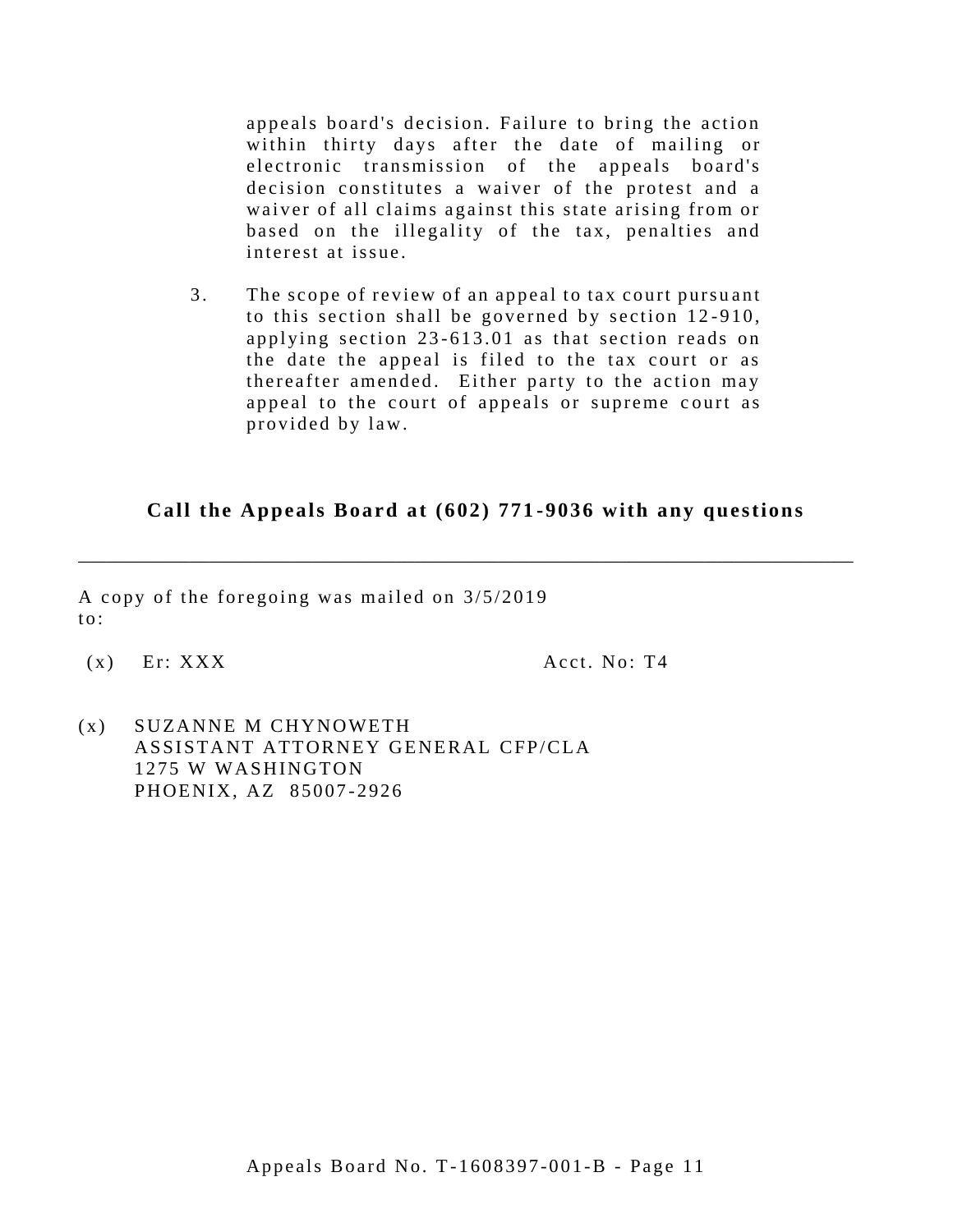- (x) SANDRA CANEZ, CHIEF OF TAX EMPLOYMENT ADMINISTRATION P O BOX 6028 PHOENIX, AZ 85005-6028
- $By: LS$ For The Appeals Board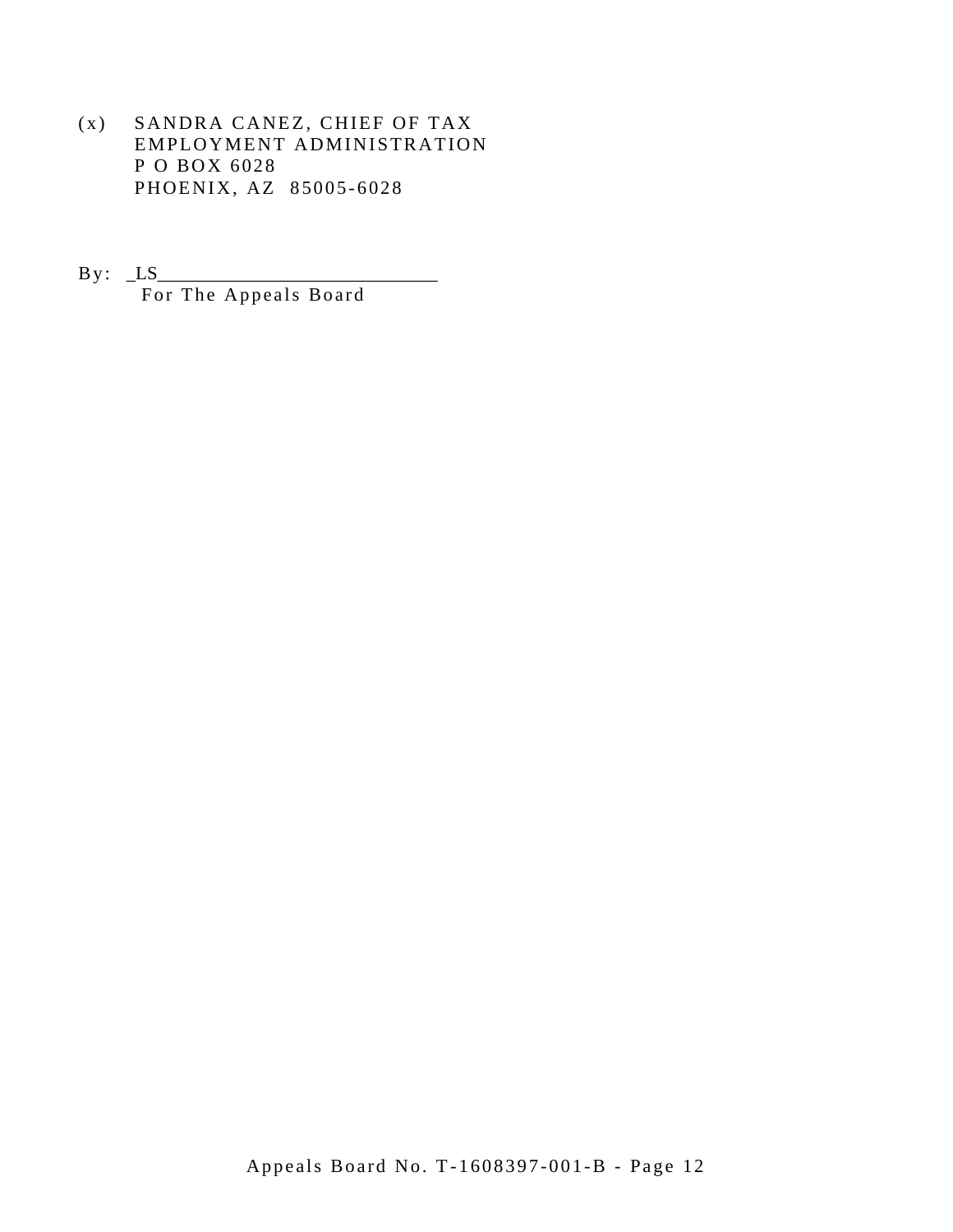**Arizona Department of Economic Security** 



**Appeals Board** 

Appeals Board No. T-1599737-001-B

**XXX** 

STATE OF ARIZONA E S A TAX UNIT %PHILLIP R WOOTEN, ASST **ATTORNEY GENERAL CFP/C** 2005 N CENTRAL AVE PHOENIX, AZ 85004

Petitioner

Department

#### IMPORTANT --- THIS IS THE APPEALS BOARD'S DECISION

The Department of Economic Security provides language assistance free of charge. For assistance in your preferred language, please call our Office of Appeals (602) 771-9036.

#### IMPORTANTE --- ESTA ES LA DECISIÓN DEL APPEALS BOARD

The Department of Economic Security suministra ayuda de los idiomas gratis. Para recibir ayuda en su idioma preferido, por favor comunicarse con la oficina de apelaciones (602) 771-9036.

# RIGHT TO APPEAL TO THE ARIZONA TAX COURT

Under Arizona Revised Statutes, § 41-1993, the last date to file an

Application for Appeal is \*\*\* April 18, 2019 \*\*\*.

#### DECISION **AFFIRMED**

THE PETITIONER, through counsel, petitioned for hearing from the Department's reconsidered determination issued on May 18, 2018, which affirmed the August 2, 2017, Determination of Unemployment Insurance Liability, and held in part as follows:

> ... that Petitioner was properly determined to have acquired or succeeded the organization, trade, or business of the successor and that successor's experience rating account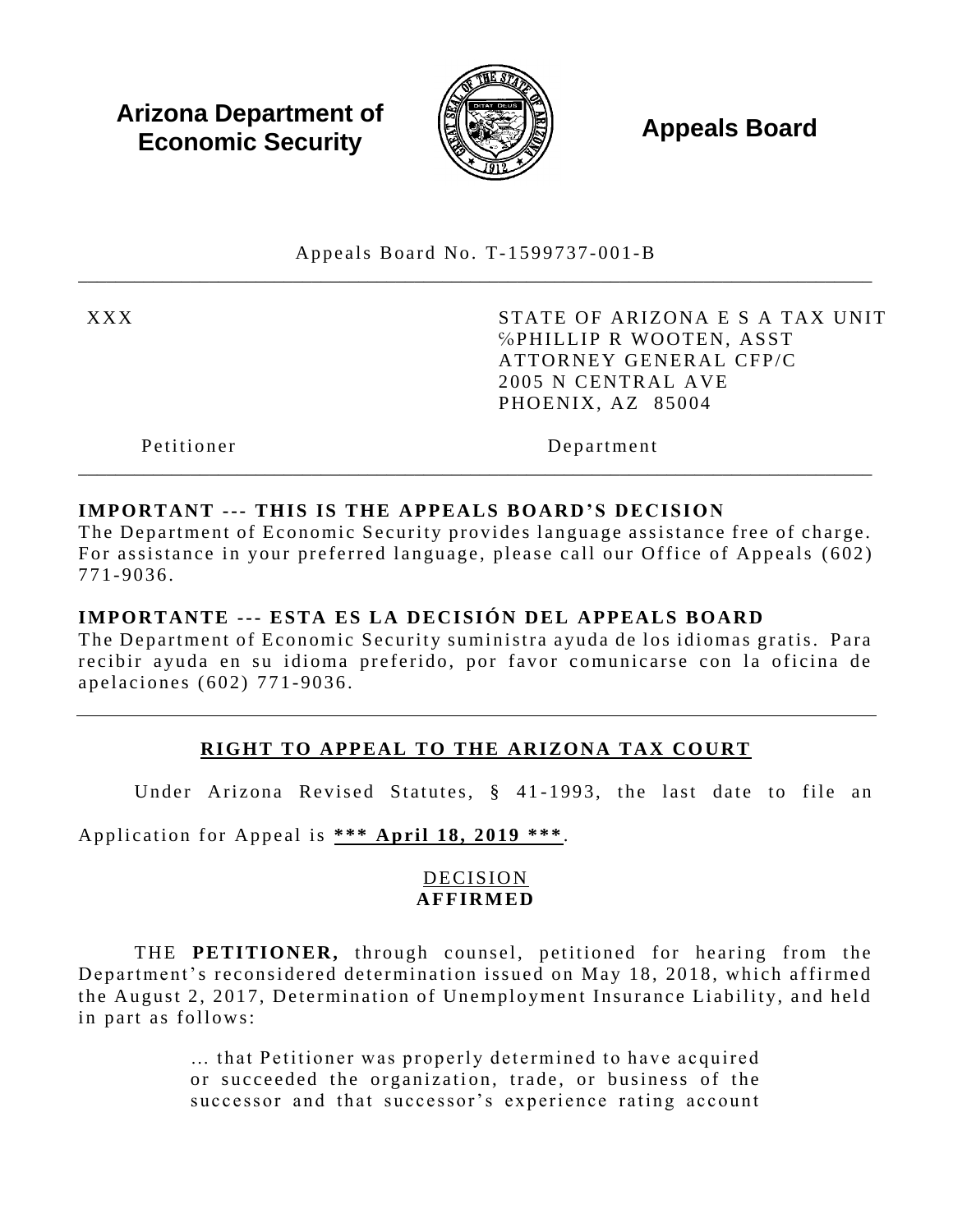was properly transferred to Petitioner.

The petition for hearing having been timely filed, the Appeals Board has juris diction in this matter.

With notice to the parties, a hearing was conducted by JOSE R. PAVON, an Appeals Board Administrative Law Judge, on February 19, 2019. All parties were given the opportunity to present evidence on the following issues:

- (1) Whether Petitioner was liable for Unemployment Insurance Taxes based on being a successor to a liable employer; and
- $(2)$  Whether the predecessor's experience rating account was correctly transferred to the Petitioner, potentially resulting in amounts due in tax, interest, and penalties.

Authority: Arizona Revised Statutes ("A.R.S.") §§ 23-613, 23-613.01, 23-615, 23-617, 23-622, 23-724, or 23-733; and Arizona Administrative Code ("A.A.C.") Sections R6-3-1705, R6-3-1713, and R6-3-1723.

The Petitioner's counsel appeared with no witnesses. The Department appeared with counsel and one witness who testified. Five Board Exhibits were admitted into evidence without objection.

THE APPEALS BOARD FINDS the facts pertinent to the issue before us and necessary to our decision are:

- 1. On June 14, 2017, the Department received a Report of Changes from Predecessor, which stated that "All" of its Arizona business was transferred to Petitioner as of December 31, 2016 ( Exh. D18) .
- 2. On August 2, 2017, the Department issued a Determination of Unemployment Insurance Liability (Exh. D15), which the Petitioner appealed on September 25, 2017 (Exh. D2).
- 3. On May 18, 2018, the Department issued a Reconsidered Determination.
- 4. On June 15, 2018, the Petitioner filed its Petition for Hearing  $(Exh. D16)$ .
- 5. The Last Unemployment Tax and Wage Report filed by Predecessor for 2016 4<sup>th</sup> Quarter was prepared by its director of operations, and had twelve employees listed (Exh. D5).
- 6. The Unemployment Tax and Wage Report filed by Petitioner for 2017 1st Quarter, was prepared by its director of operations,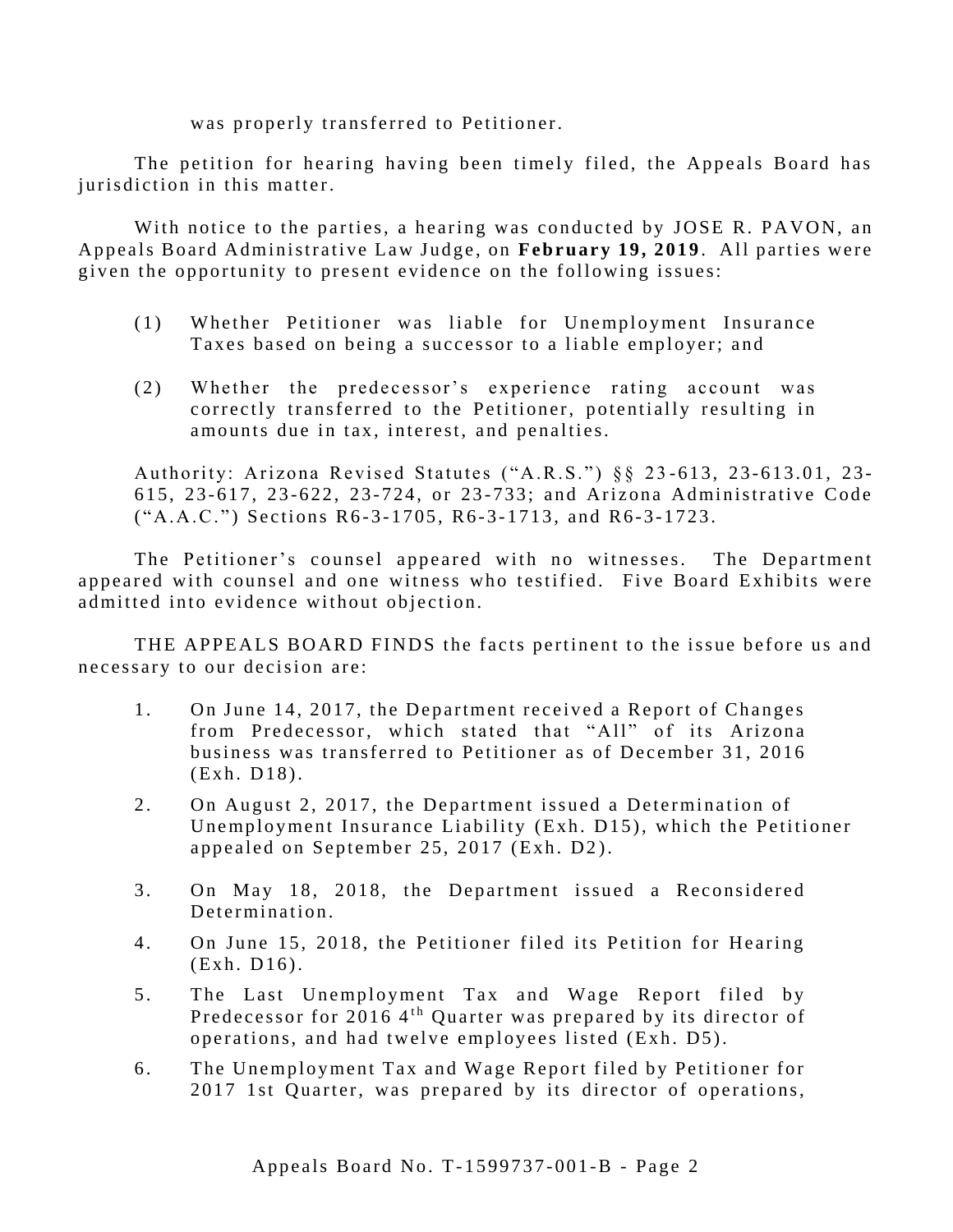and had twelve employees listed (Exh. D7). The list of employees was identical to the list that was included in the Unemployment Tax and Wage Report filed by Predecessor for the 2016 4th Quarter.

- 7. The Petitioner entity had the same business address as the Predecessor entity according to the Unemployment Tax and Wage Reports.
- 8. The Petitioner entity retained the customers/accounts that had previously belonged to the Predecessor.
- 9. The Petitioner's website has Predecessor's name prominently displayed as part of its subheadings (Exh. D12).
- 10. The Petitioner entity retained a portion of the Predecessor's name as part of its entity name.

Arizona Revised Statutes § 23-733, provides in pertinent part:

Transfer of employer experience rating accounts to successor employer; liability of successor.

- A. When any employing unit in any manner succeeds to or acquires the organization, trade or business, or substantially all of the assets thereof, excepting any assets retained by such employer incident to the liquidation of his obligations, whether or not such acquiring employing unit was an employer within the meaning of section 23-613, prior to such acquisition, and continues such organization, trade or business, the account of the predecessor employer shall be transferred as of the date of acquisition to the successor employer for the purpose of rate determination.
- B. ... The predecessor and successor employers shall be promptly notified of the determination made upon the application which shall become final fifteen days after written notice there of is served personally or by certified mail addressed to the last known address of each employing unit involved, unless within such time one of the parties files with the department a written request for reconsideration. When timely request for reconsideration is filed, a reconsidered determination shall be made. The reconsidered determination shall become final fifteen days after written notice thereof is served personally or by certified mail addressed to the last known address of each employing unit involved, unless within such time one of the employing units involved files with the department a written petition for hearing. When timely petition for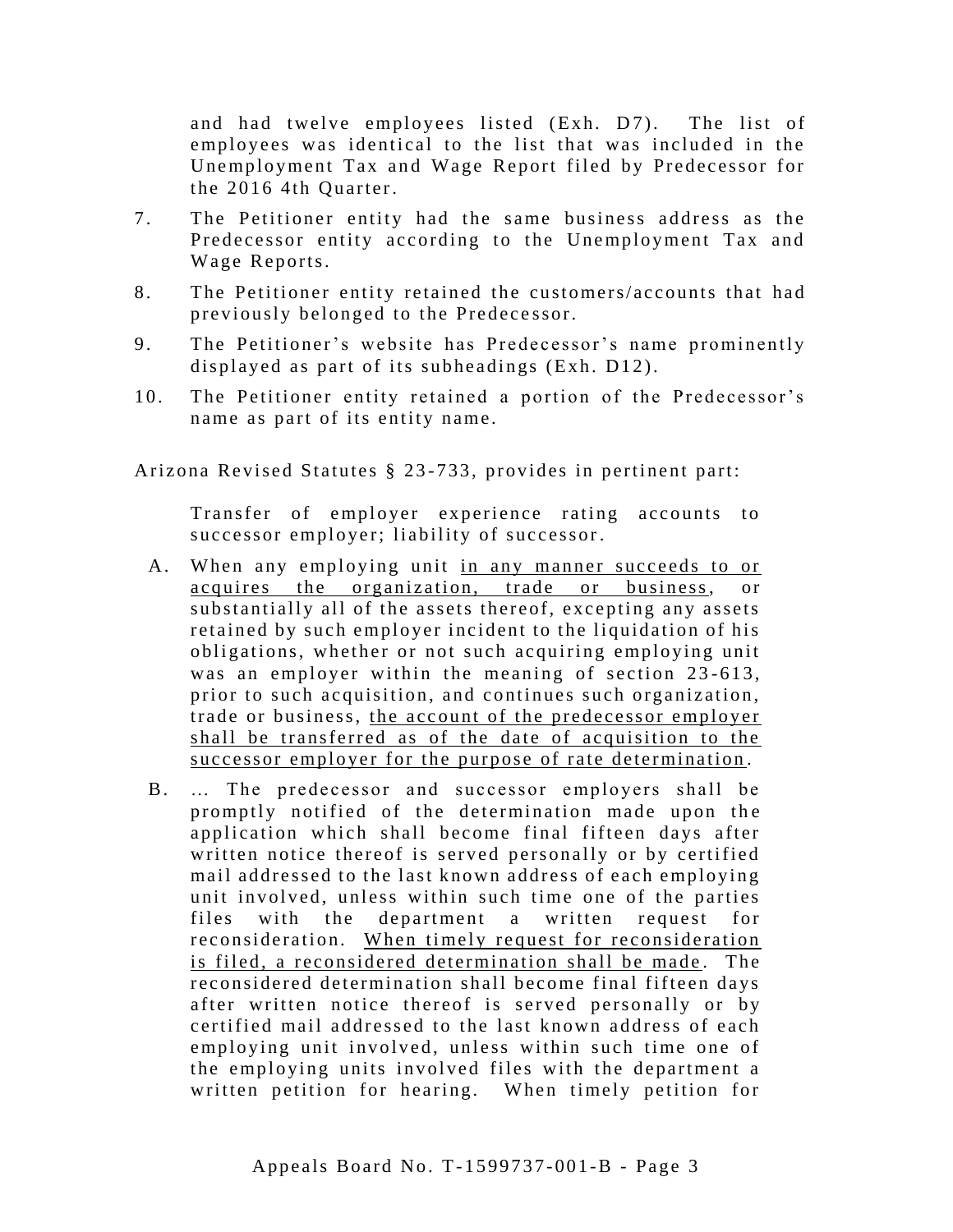hearing is filed, the parties shall be afforded an opportunity for hearing and thereafter furnished with a decision. The decision shall become final unless a petition for review is filed as provided in section 23-672.

\* \* \*

Arizona Administrative Code, Section  $R6-3-1703(C)$ , provides as follows:

C. Report of changes. Each employer as defined in A.R.S. § 23-613 shall promptly notify the Department in writing of any change in its business operations. Changes include: the acquisition or disposal of all or any part of the business operations or assets; a change in business name or address; bankruptcy or receivership; or any other change pertaining to the operation or ownership of the business operations. The notification shall include the date of change, and the name, address, and telephone number of the person, firm, corporation or official placed in charge of the organization, trade or assets of the business.

Arizona Administrative Code, Section R6-3-1713, provides in pertinent part as follows:

- A. General
	- 1. The manner in which an organization, trade or business is acquired or succeeded to is not determinative of successor status. Business may be acquired or succeeded to "in any manner" which includes, but is not limited to, acquisition by pur chase, lease, repossession, bankruptcy proceedings, default, or through the transfer of a third party.
	- 2. An "organization, trade or business" as used in A.R.S. §§ 23-613 and 23-733(A) through (D) is acquired if the factors of an employer's organization, trade or business succeeded to are sufficient to constitute an entire existing operating business unit as distinguished from the acquisition of merely dry assets from which a new business may be built. The question of whether an organization, trade or business is acquired is determined from all the factors of the particular case. Among the factors to be considered are:
		- a. The place of business
		- b. The trade name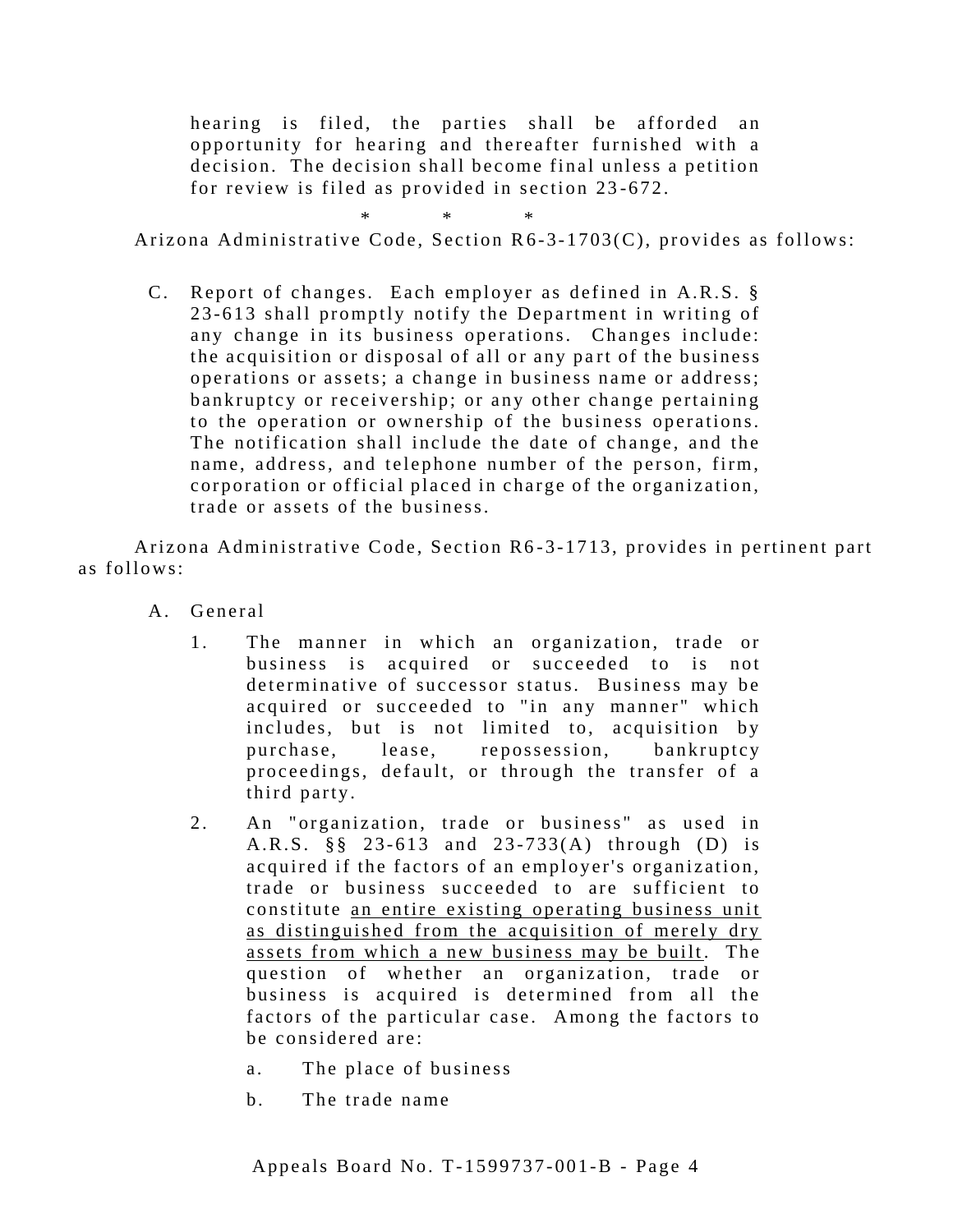- c. The staff of employees
- d. The customers
- e. The goodwill
- f. The inventory
- g. The accounts receivable/accounts payable
- h. The tools and fixtures
- i. Other assets.
- 3. For the purpose of determining successorship status under A.R.S. §§ 23-613(A)(3) and  $23-733(A)$  or (B), an individual or employing unit who in any manner acquires or succeeds to all or a part of an organization, trade or business from an employer as defined in  $A.R.S. \S 23-613$  shall be deemed the successor employer provided the organization, trade or business is continued. Continuation of the organization, trade or business shall be presumed if the normal business activity was not interrupted for more than 30 days before or after the date of transfer. …
- B. Special provisions
	- 1. An individual or employing unit shall be determined a successor under the provisions of A.R.S.  $\S$  23- $733(A)$  and receive the experience rating account of the predecessor when the organization, trade or business acquired or succeeded to constitutes all of the predecessor's employment generating enterprise upon which the experience rating account was primarily established without regard to those factors retained by the predecessor which represent:
		- a. Exempt employment; or
		- b. Employment necessary for the liquidation of the trade or business: or
		- c. Employment arising from the activities establishing another trade or business; or
		- d. Employment as a result of an organization, trade or business succeeded to or acquired within two calendar days of the date of transfer of the enterprise upon which the experience rating account is based.

\* \* \*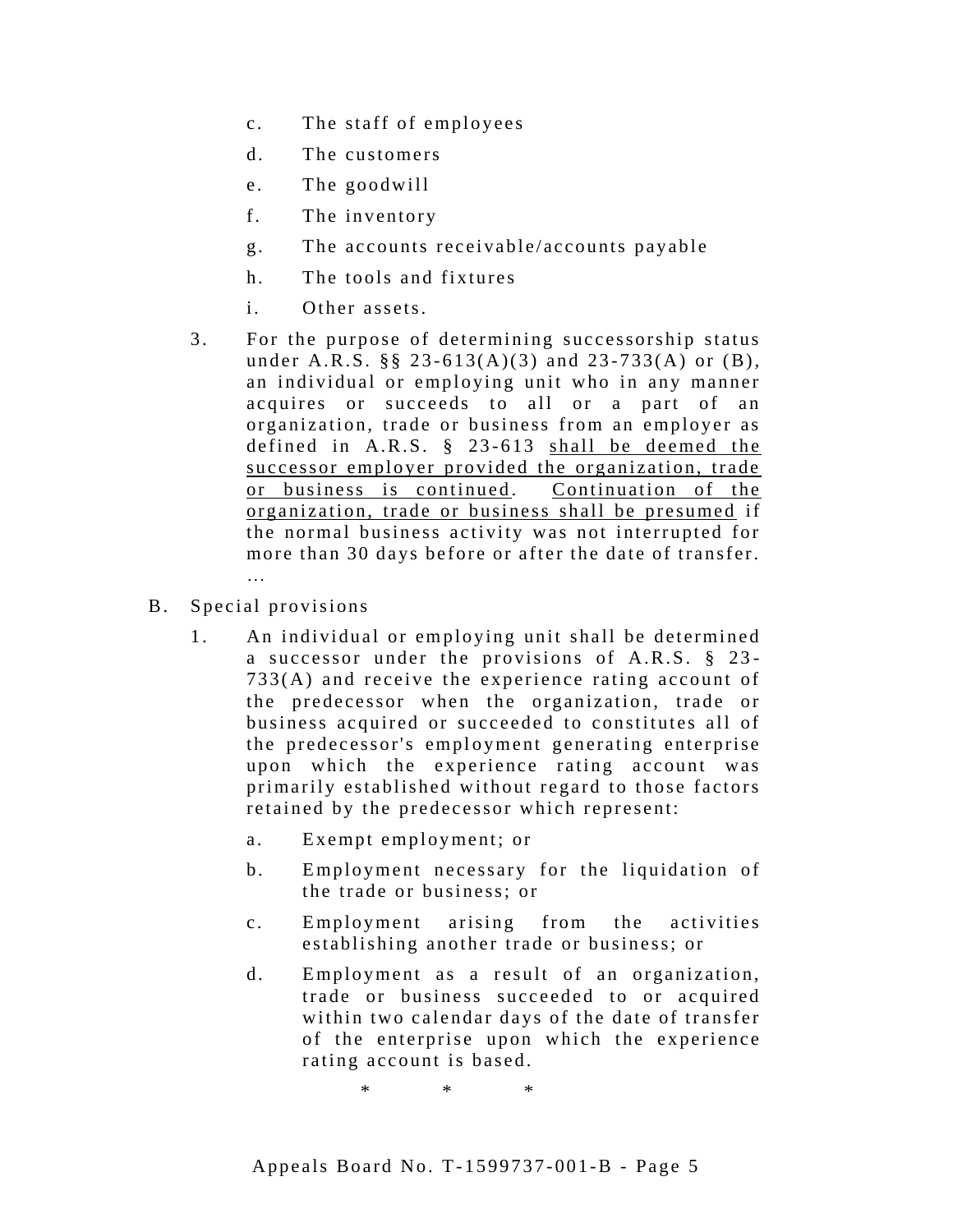- C. Transfer of entire business
	- 1. When the Department determines that an individual or employing unit is a successor and shall inherit the experience rating account of the predecessor as provided in A.R.S.  $\S$  23-733(A), the determination shall be subject to the same provisions as determinations made in accordance with A.R.S.  $\S$  23-724.
	- 2. When the experience rating account is transferred to the successor, the successor's account shall be charged with benefits determined chargeable as a result of the employment in the organization, trade or business acquired, and the successor's contribution rate shall be determined in accordance with A.R.S. §  $23 - 733(C)$  for the calendar year beginning on the date of acquisition.

\* \* \*

The evidence in this case establishes that the transfer was of substantially all the assets of a liable employer. The factors constituting acquisition of a business clearly support this conclusion.

According to the Department, no Unemployment Insurance debts were due and unpaid by Predecessor (Exh. D15, pgs. 6-7). The only issue to be resolved is whe the transaction was properly adjudicated as a successor transition, causing the experience rating account of Predecessor to be transferred to Petitioner.

We conclude that the tests for successor transition are set forth in  $A.R.S. \$ §  $23-733(A)$ , and are supplemented by implementation factors in Arizona Administrative Code, Section R6-3-1713, and by case law including Levy v. *Arizona Dept. of Economic Security, 132 Ariz. 1, 643 P.2d 704 (1982).* Specifically, other factors considered in determining acquisition or succession are: 1) was the business an operating unit upon acquisition, 2) did the management from the Predecessor continue with the Petitioner, 3) did the Predecessor have the same ownership as the Petitioner, 4) did employees from the Predecessor continue with the Petitioner, 5) did the Petitioner continue with substantially the same identity as the Predecessor, 6) did the Petitioner continue with substantially the same business as the predecessor.

The Predecessor filed a Report of Changes which stated that "All" of its Arizona business was transferred to Petitioner as of December 31, 2016. No evidence was presented to refute the Predecessor. In transferring all of its business the Predecessor also transferred its employees and company officials,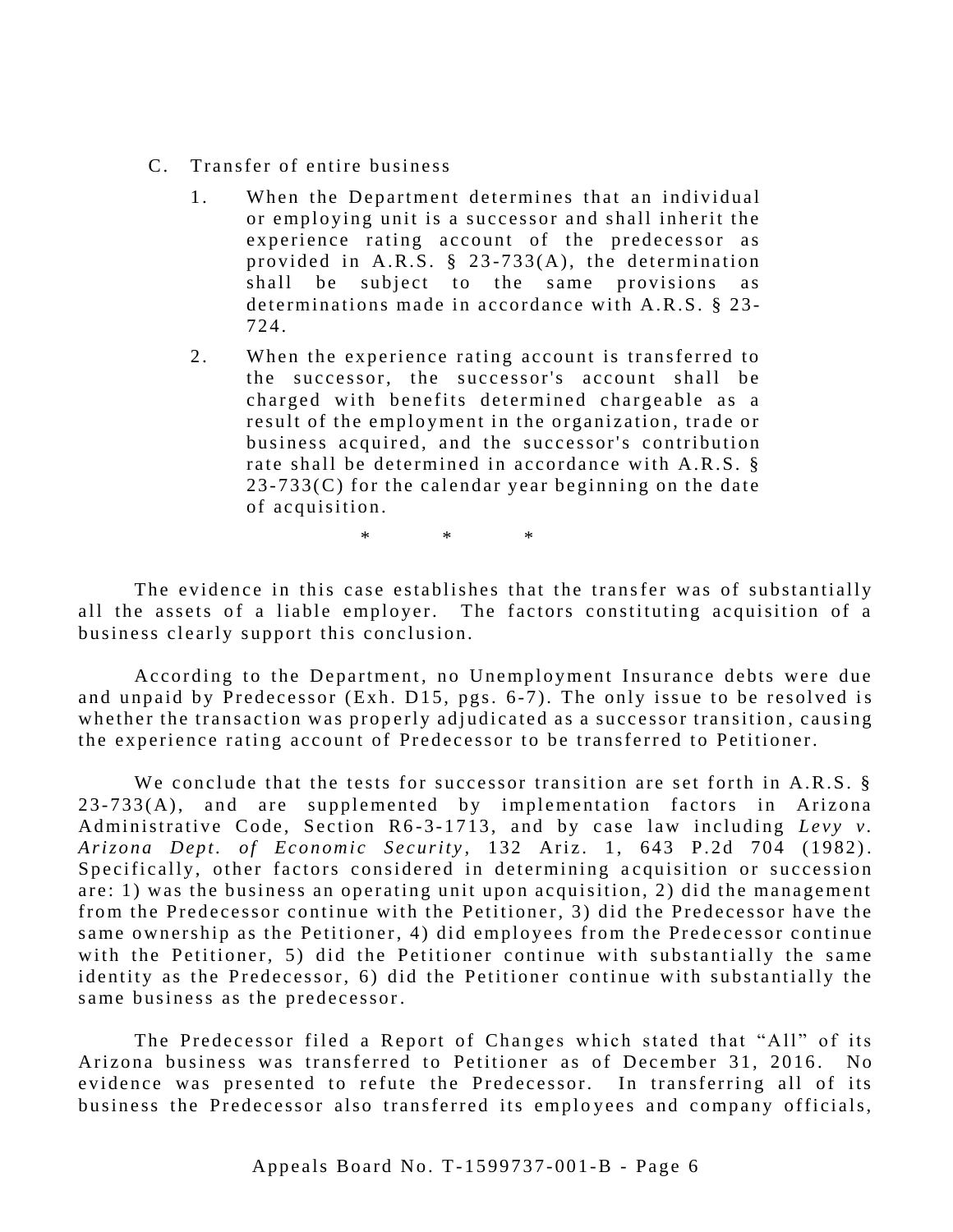including the director of operations, who filed Unemployment Tax and Wage Reports for both the Predecessor and Petitioner.

The Petitioner's place of business was at the same location as that of the Predecessor. The Petitioner retained the same customers/accounts that had previously belonged to the Predecessor. The Petitioner's website has Predecessor's name prominently displayed on it as its Phoenix, Arizona location (Exh. D9). The Petitioner also kept the main portion of the Predecessor's business name which allowed it to benefit from the goodwill built up by the Predecessor.

The Petitioner was represented by Counsel at the hearing but did not appear to provide testimony. The Department's witness provided credible uncontested testimony.

The Petitioner engaged in a transfer of the organization, trade or business of the Predecessor, but has requested separate and distinct status from the previous operator. The transfer of the Predecessor's experience rating account to the Petitioner, as an entity that inherited the experience rating account of the previous entity, is required. We conclude the Petitioner has not presented sufficient evidence to overcome the presumption of successor status, pursuant to Arizona Administrative Code, Section R6-3-1713(A)(3). Accordingly,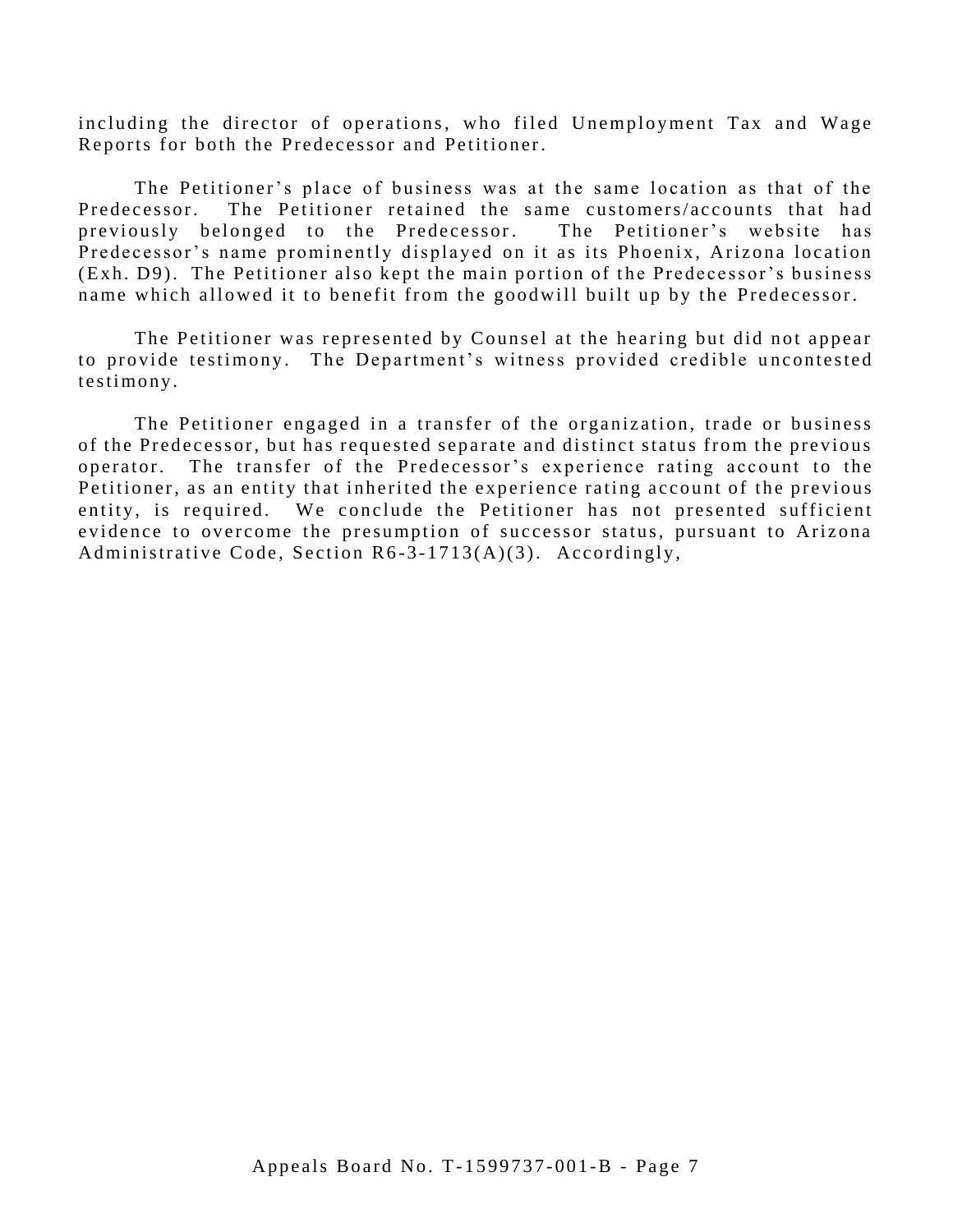THE APPEALS BOARD AFFIRMS the Department's Reconsidered Determination decision dated May 18, 2018, that Petitioner is a Successor to a liable Employer.

DATED:  $3/19/2019$ 

APPEALS BOARD

WILLIAM G. DADE, Chairman alt L. te

JANET L. FELTZ, Member

rmvl N

NANCY MILLER, Member

Equal Opportunity Employer/Program • Under Titles VI and VII of the Civil Rights Act of 1964 (Title VI & VII), and the Americans with Disabilities Act of 1990 (ADA), Section 504 of the Rehabilitation Act of 1973, the Age Discrimination Act of 1975, and Title II of the Genetic Information Nondiscrimination Act (GINA) of 2008, the Department prohibits discrimination in admissions, programs, services, activities, or employment based on race, color, religion, sex, national origin, age, disability, genetics and retaliation. The Department must make a reasonable accommodation to allow a person with a disability to take part in a program, service or activity. For example, this means if necessary, the Department must provide sign language interpreters for people who are deaf, a wheelchair accessible location, or enlarged print materials. It also means that the Department will take any other reasonable action that allows you to take part in and understand a program or activity, including making reasonable changes to an activity. If you believe that you will not be able to understand or take part in a program or activity because of your disability, please let us know of your disability needs in advance if at all possible. To request this document in alternative format or for further information about this policy, please contact the Appeals Board Chairman at (602) 771-9036; TTY/TDD Services:  $7-1-1$ . • Free language assistance for DES services is available upon request.

\_\_\_\_\_\_\_\_\_\_\_\_\_\_\_\_\_\_\_\_\_\_\_\_\_\_\_\_\_\_\_\_\_\_\_\_\_\_\_\_\_\_\_\_\_\_\_\_\_\_\_\_\_\_\_\_\_\_\_\_\_\_\_\_\_\_\_\_\_\_\_\_\_\_\_\_\_\_\_\_\_\_\_\_\_

#### **RIGHT OF APPEAL TO THE ARIZONA TAX COURT**

\_\_\_\_\_\_\_\_\_\_\_\_\_\_\_\_\_\_\_\_\_\_\_\_\_\_\_\_\_\_\_\_\_\_\_\_\_\_\_\_\_\_\_\_\_\_\_\_\_\_\_\_\_\_\_\_\_\_\_\_\_\_\_\_\_\_\_\_\_\_\_\_\_\_\_\_\_\_\_\_\_\_\_\_\_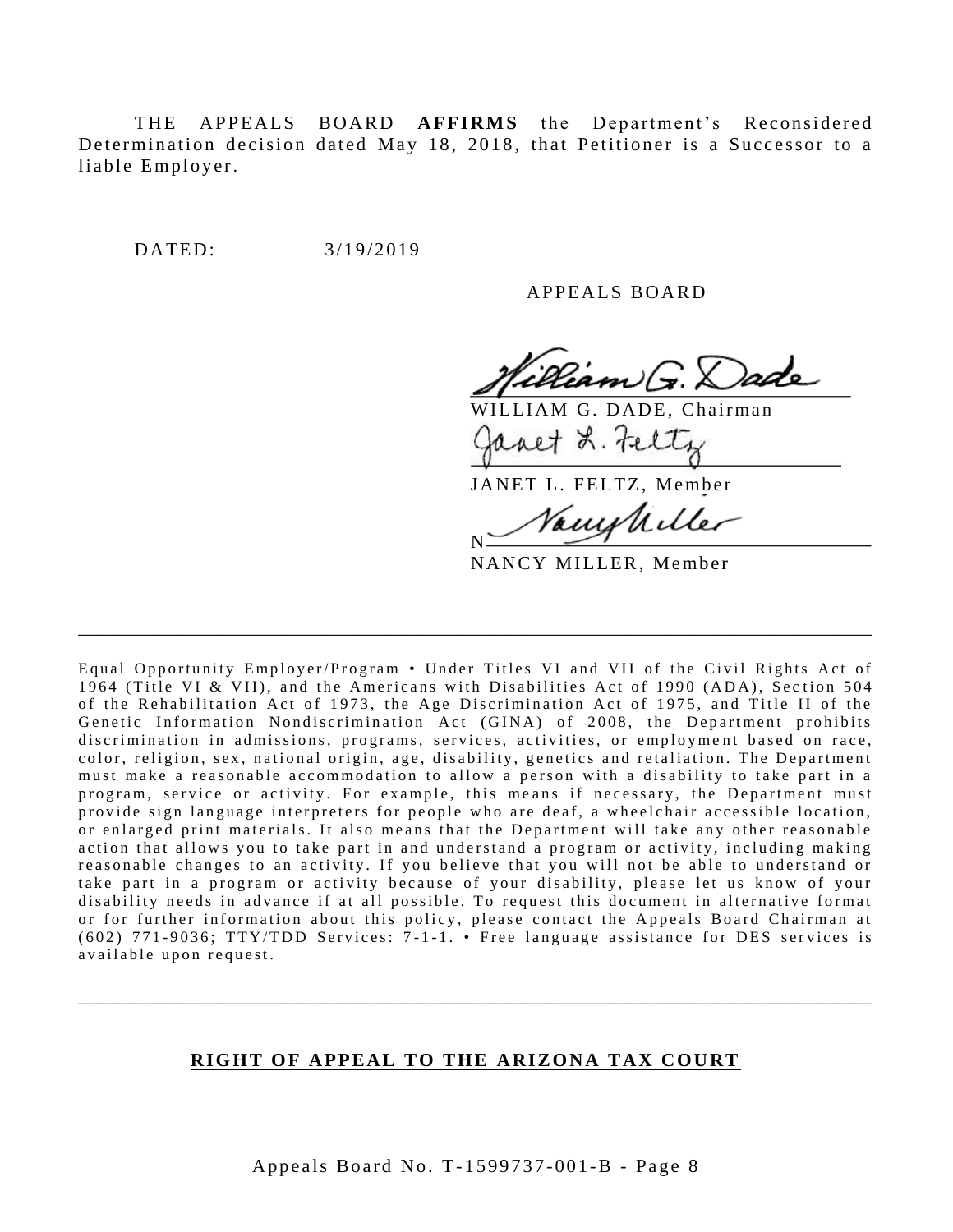This decision by the Appeals Board is the final administrative decision of the Department of Economic Security. However, any party may appeal the decision to the Arizona Tax Court, which is the Tax Department of the Superior Court in Maricopa County. *See*, Arizona Revised Statutes, §§ 12-901 to 12-914. If you have questions about the procedures for filing an appeal, you must contact the Arizona Tax Court at 125 W. Washington Street in Phoenix, Arizona 85003-2243. Te l e phone : **( 602) 506 - 3776**.

For your information, we set forth the provisions of Arizona Revised Statutes,  $\S$  41-1993(C) and (D):

- C. Any party aggrieved by a decision of the appeals board concerning tax liability, collection or enforcement may appeal to the tax court, as defined in section  $12-161$ , within thirty days after the date of mailing or electronic transmission of the decision. The appellant need not pay any of the tax penalty or interest upheld by the appeals board in its decision before initiating, or in order to maintain an appeal to the tax court pursuant to this section.
- D. Any appeal that is taken to tax court pursuant to this section is subject to the following provisions:
	- 1. No injunction, writ of mandamus or other legal or equitable process may issue in an action in any court in this state against an officer of this state to prevent or enjoin the collection of any tax, penalty or interest.
	- 2. The action shall not begin more than thirty days after the date of mailing or electronic transmission of the appeals board's decision. Failure to bring the action within thirty days after the date of mailing or electronic transmission of the appeals board's decision constitutes a waiver of the protest and a waiver of all claims against this state arising from or based on the illegality of the tax, penalties and interest at issue.
	- 3. The scope of review of an appeal to tax court pursuant to this section shall be governed by section  $12-910$ , applying section 23-613.01 as that section reads on the date the appeal is filed to the tax court or as thereafter amended. Either party to the action may appeal to the court of appeals or supreme court as provided by law.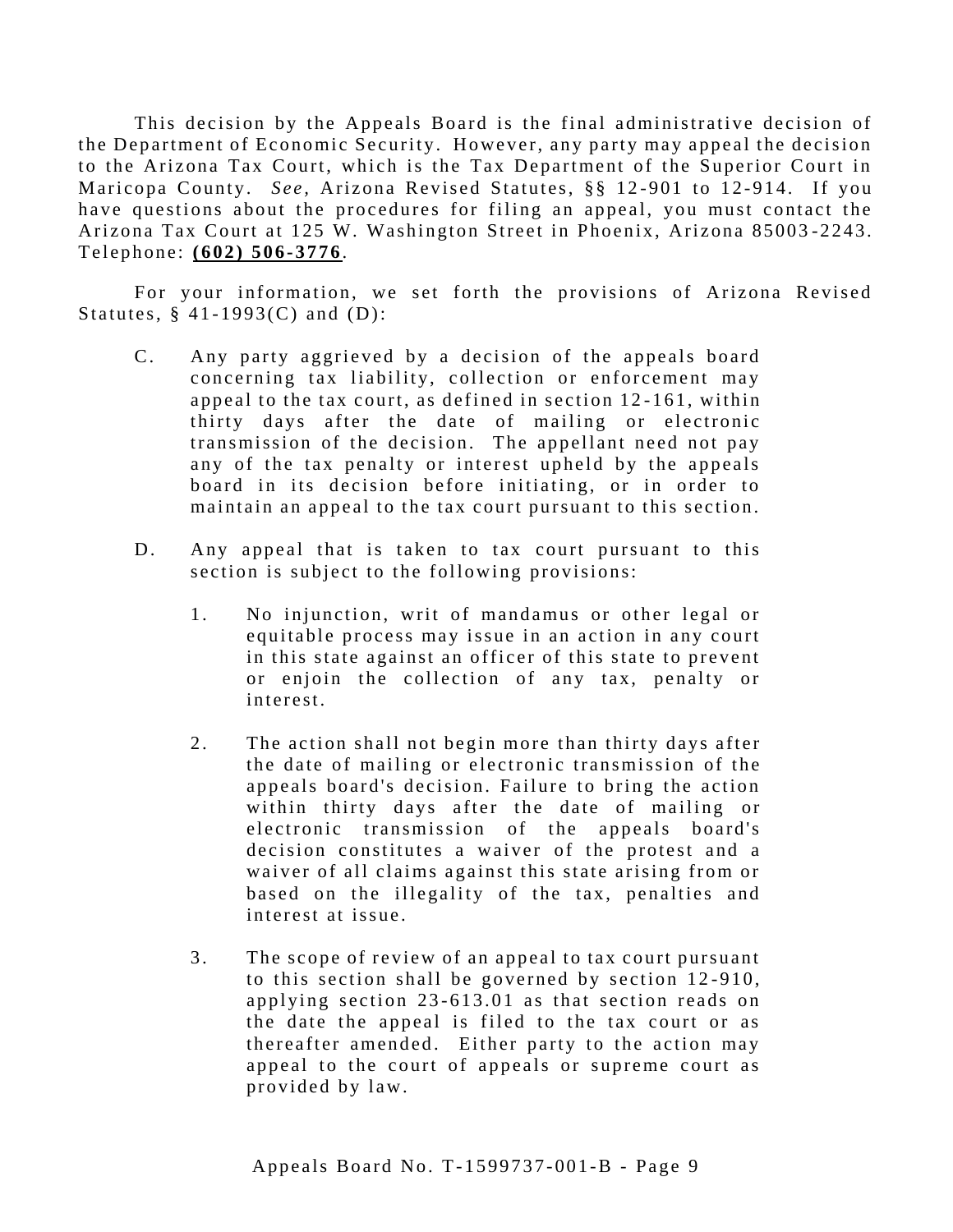# Call the Appeals Board at (602) 771-9036 with any questions

A copy of the foregoing was mailed on 3/19/2019  $\mathrm{to}$ :

Er: XXX

Acct. No: T4

- $(x)$  Er Rep: XXX
- PHILLIP R WOOTEN  $(x)$ ASSISTANT ATTORNEY GENERAL CFP/CLA 1275 W WASHINGTON PHOENIX, AZ 85007-2926
- SANDRA CANEZ, CHIEF OF TAX  $(x)$ EMPLOYMENT ADMINISTRATION P O BOX 6028 PHOENIX, AZ 85005-6028

 $By:$ 

For The Appeals Board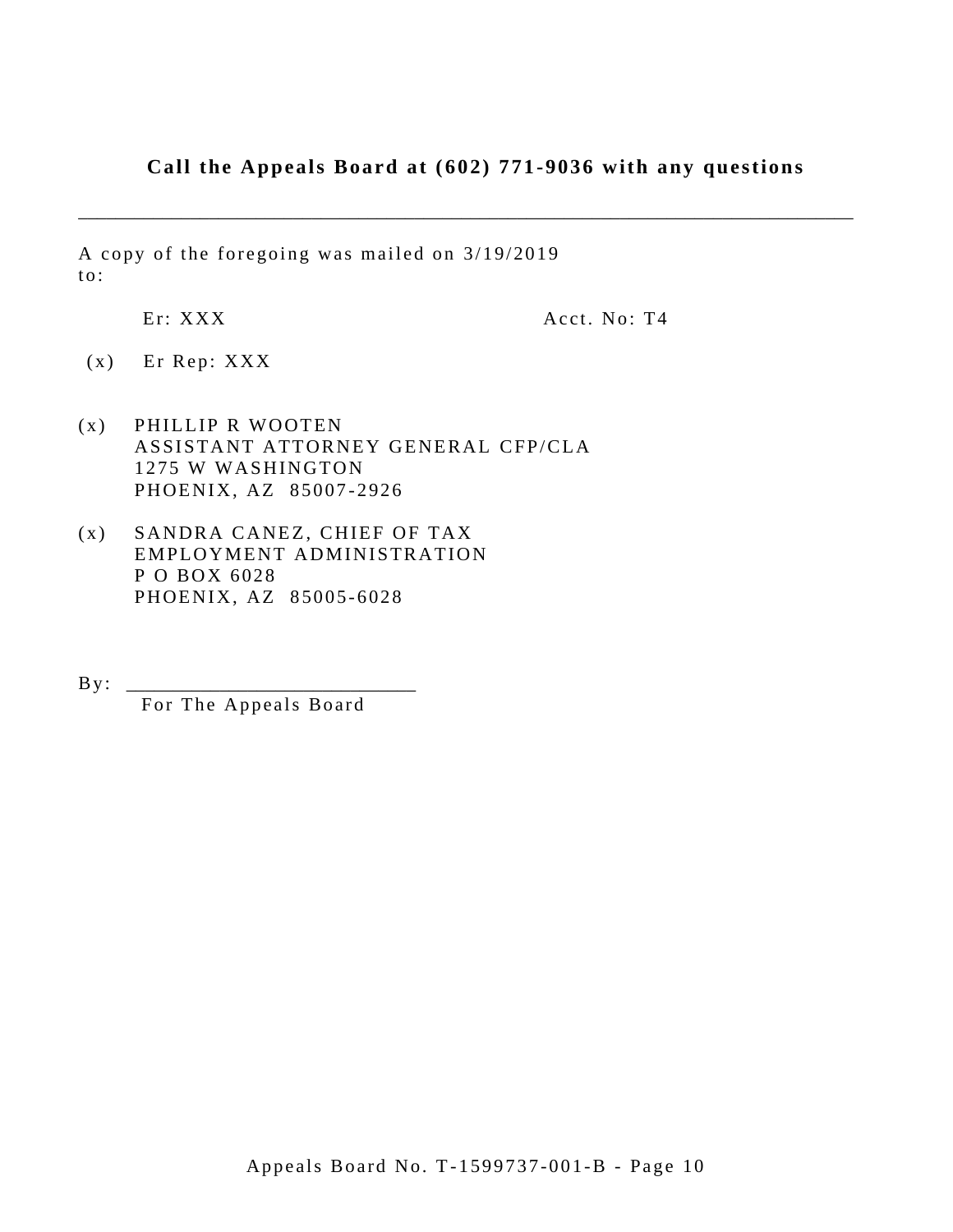# **2nd QUARTER OF CALENDAR YEAR 2019**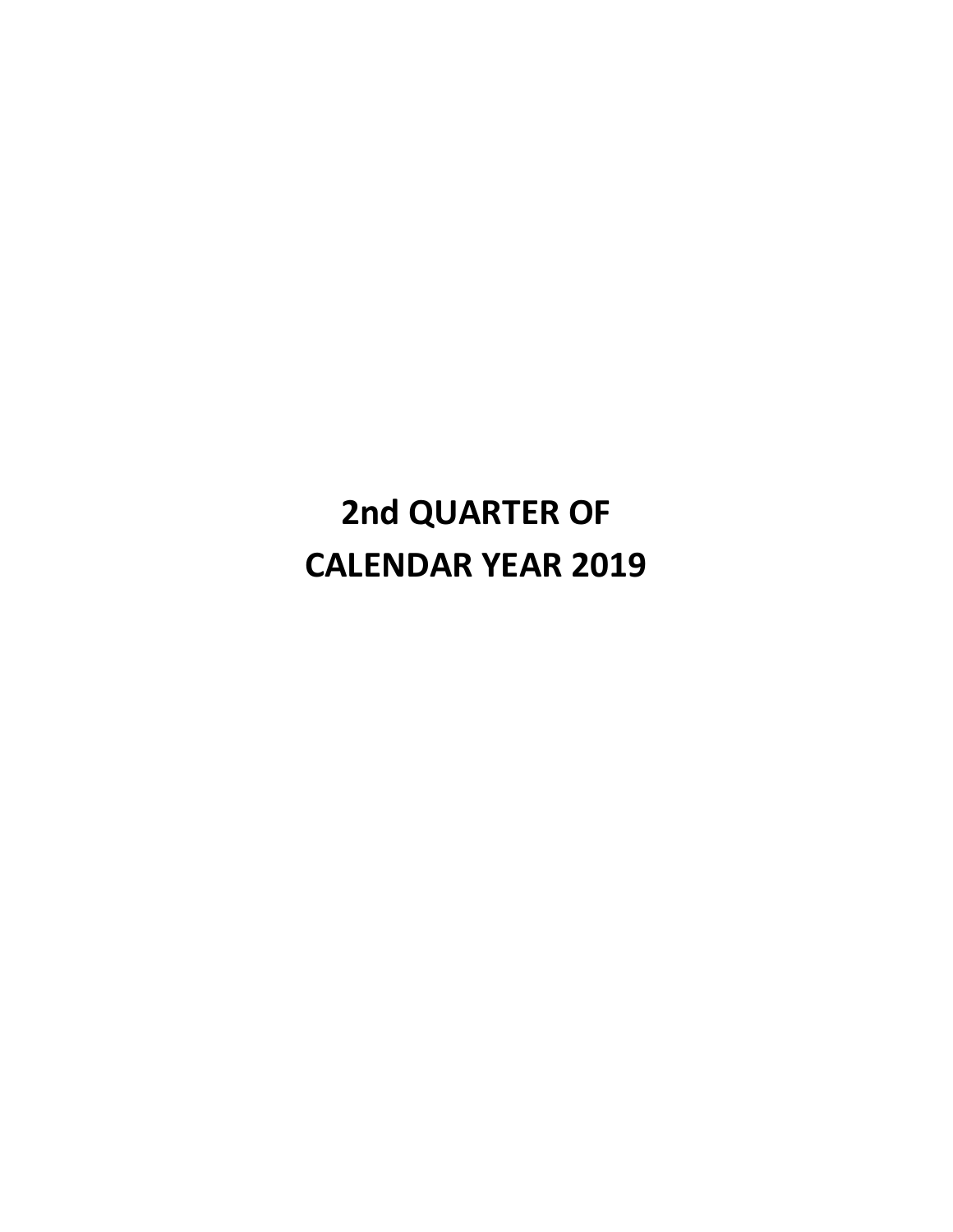**Arizona Department of Economic Security** 



**Appeals Board** 

Appeals Board No. T-1612535-001-B

**XXX** 

STATE OF ARIZONA E S A TAX UNIT  $c/\alpha$ PHILLIP R WOOTEN. ASST ATTORNEY GENERAL CFP/C 2005 N CENTRAL AVE MAIL DROP 1911 PHOENIX, AZ 85004

Petitioner

Department

#### **IMPORTANT --- THIS IS THE APPEALS BOARD'S DECISION**

The Department of Economic Security provides language assistance free of charge. For assistance in your preferred language, please call our Office of Appeals (602) 771-9036.

#### IMPORTANTE --- ESTA ES LA DECISIÓN DEL APPEALS BOARD

The Department of Economic Security suministra avuda de los idiomas gratis. Para recibir ayuda en su idioma preferido, por favor comunicarse con la oficina de apelaciones (602) 771-9036.

# RIGHT TO APPEAL TO THE ARIZONA TAX COURT

Under Arizona Revised Statutes, § 41-1993, the last date to file an

Application for Appeal is \*\*\* July 15, 2019 \*\*\*.

#### **DECISION DISMISSED**

**PETITIONER** has withdrawn its petition for hearing under A.R.S. § 23- $674(A)$  and Arizona Administrative Code, Section R6-3-1502(A) pursuant to the Withdrawal of Petition for Hearing dated May 22, 2019.

The Appeals Board has jurisdiction in this matter under A.R.S. § 23-724.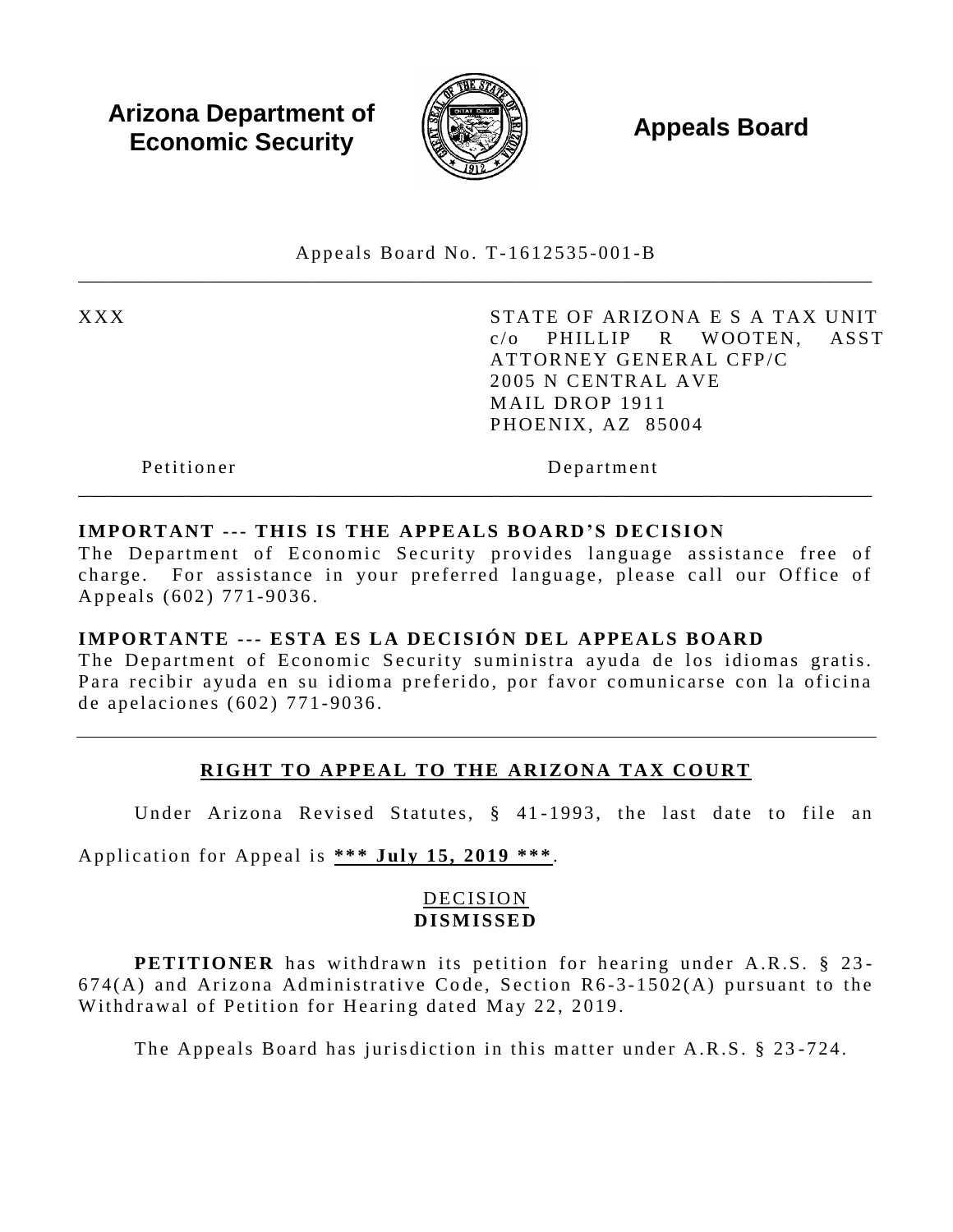Arizona Administrative Code, Section  $R6-3-1502(A)$  provides in pertinent part:

- A. The Board or a hearing officer in the Department's Office of Appeals may informally dispose of an appeal or petition without further appellate review on the merits:
	- 1. By withdrawal, if the appellant withdraws the appeal in writing or on the record at any time before the decision is issued; ... (emphasis  $added$ ).

THE APPEALS BOARD FINDS there is no reason to withhold granting the request. Accordingly,

THE APPEALS BOARD **DISMISSES** the petition. The hearing scheduled for June 19, 2019, is cancelled. This decision does not affect any agreement entered into between Petitioner and the Department, either concurrently with the withdrawal or subsequent thereto.

DATED:  $6/13/2019$ 

APPEALS BOARD

Janet L. Feltz

JANET L. FELTZ, Member

Equal Opportunity Employer/Program • Under Titles VI and VII of the Civil Rights Act of 1964 (Title VI & VII), and the Americans with Disabilities Act of 1990 (ADA), Section 504 of the Rehabilitation Act of 1973, the Age Discrimination Act of 1975, and Title II of the Genetic Information Nondiscrimination Act (GINA) of 2008, the Department prohibits discrimination in admissions, programs, services, activities, or employment based on race, color, religion, sex, national origin, age, disability, genetics and retaliation. The Department must make a reasonable accommodation to allow a person with a disability to take part in a program, service or activity. For example, this means if necessary, the Department must provide sign language interpreters for people who are deaf, a wheelchair accessible location, or enlarged print materials. It also means that the Department will take any other reasonable action that allows you to take part in and understand a program or activity, including making reasonable changes to an activity. If you believe that you will not be able to understand or take part in a program or activity because of your disability, please

\_\_\_\_\_\_\_\_\_\_\_\_\_\_\_\_\_\_\_\_\_\_\_\_\_\_\_\_\_\_\_\_\_\_\_\_\_\_\_\_\_\_\_\_\_\_\_\_\_\_\_\_\_\_\_\_\_\_\_\_\_\_\_\_\_\_\_\_\_\_\_\_\_\_\_\_\_\_\_\_\_\_\_\_\_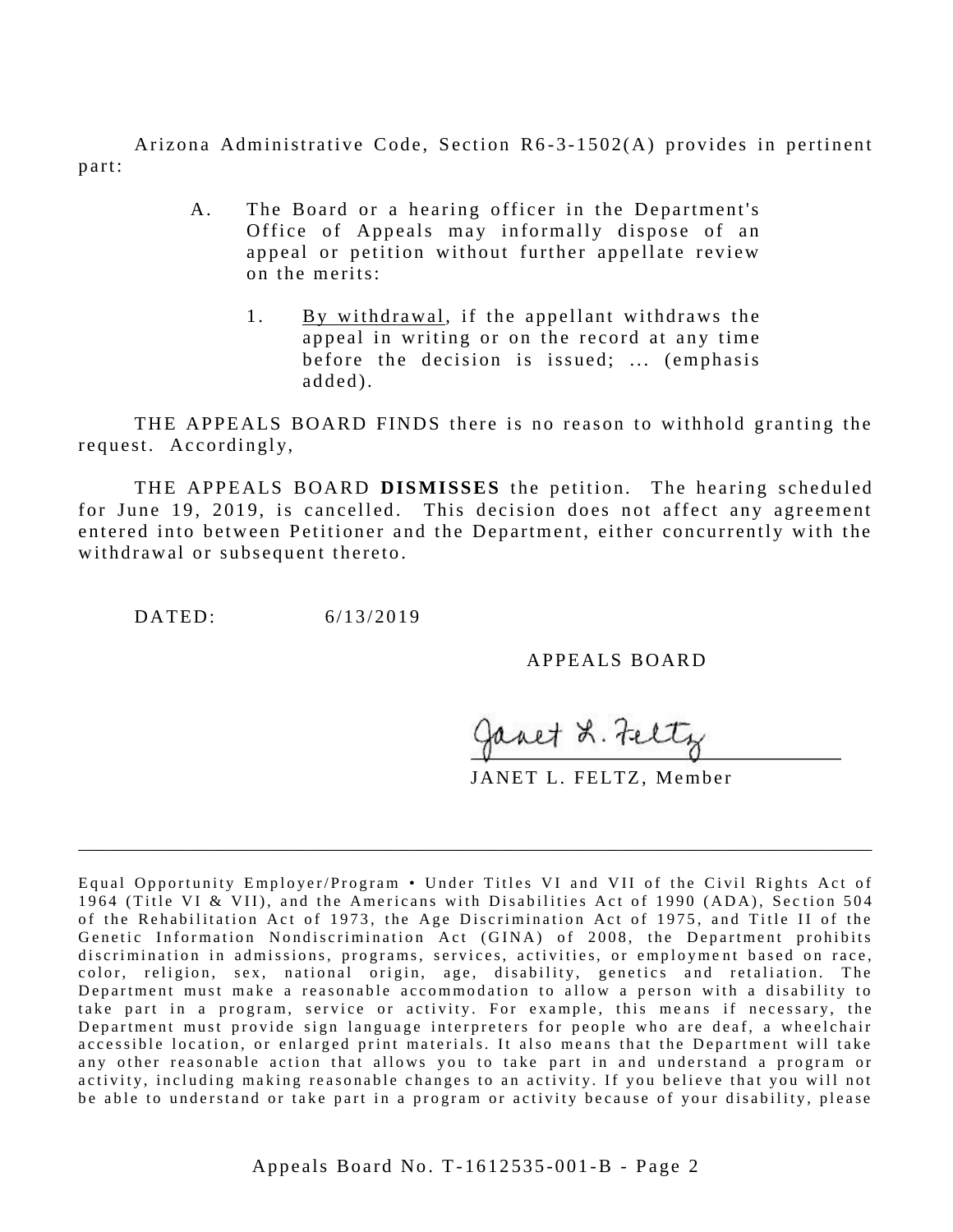let us know of your disability needs in advance if at all possible. To request this document in alternative format or for further information about this policy, please contact the Appeals Board Chairman at  $(602)$  771-9036; TTY/TDD Services: 7-1-1. • Free language assistance for DES services is available upon request.

\_\_\_\_\_\_\_\_\_\_\_\_\_\_\_\_\_\_\_\_\_\_\_\_\_\_\_\_\_\_\_\_\_\_\_\_\_\_\_\_\_\_\_\_\_\_\_\_\_\_\_\_\_\_\_\_\_\_\_\_\_\_\_\_\_\_\_\_\_\_\_\_\_\_\_\_\_\_\_\_\_\_\_\_\_

#### **RIGHT OF APPEAL TO THE ARIZONA TAX COURT**

This decision by the Appeals Board is the final administrative decision of the Department of Economic Security. However, any party may appeal the decision to the Arizona Tax Court, which is the Tax Department of the Superior Court in Maricopa County. *See*, Arizona Revised Statutes, §§ 12-901 to 12-914. If you have questions about the procedures for filing an appeal, you must contact the Arizona Tax Court at 125 W. Washington Street in Phoenix, Arizona 85003-2 2 43 . T el e ph on e: **(6 0 2) 5 06 - 37 76** .

For your information, we set forth the provisions of Arizona Revised Statutes,  $\S$  41-1993(C) and (D):

- C. Any party aggrieved by a decision of the appeals board concerning tax liability, collection or enforcement may appeal to the tax court, as defined in section  $12-161$ , within thirty days after the date of mailing or electronic transmission of the decision. The appellant need not pay any of the tax penalty or interest upheld by the appeals board in its decision before initiating, or in order to maintain an appeal to the tax court pursuant to this s e ction.
- D. Any appeal that is taken to tax court pursuant to this section is subject to the following provisions:
	- 1. No injunction, writ of mandamus or other legal or equitable process may issue in an action in any court in this state against an officer of this state to prevent or enjoin the collection of any tax, penalty or interest.
	- 2. The action shall not begin more than thirty days after the date of mailing or electronic transmission of the appeals board's decision. Failure to bring the action within thirty days after the date of mailing or electronic transmission of the appeals board's decision constitutes a waiver of the protest and a waiver of all claims against this state arising from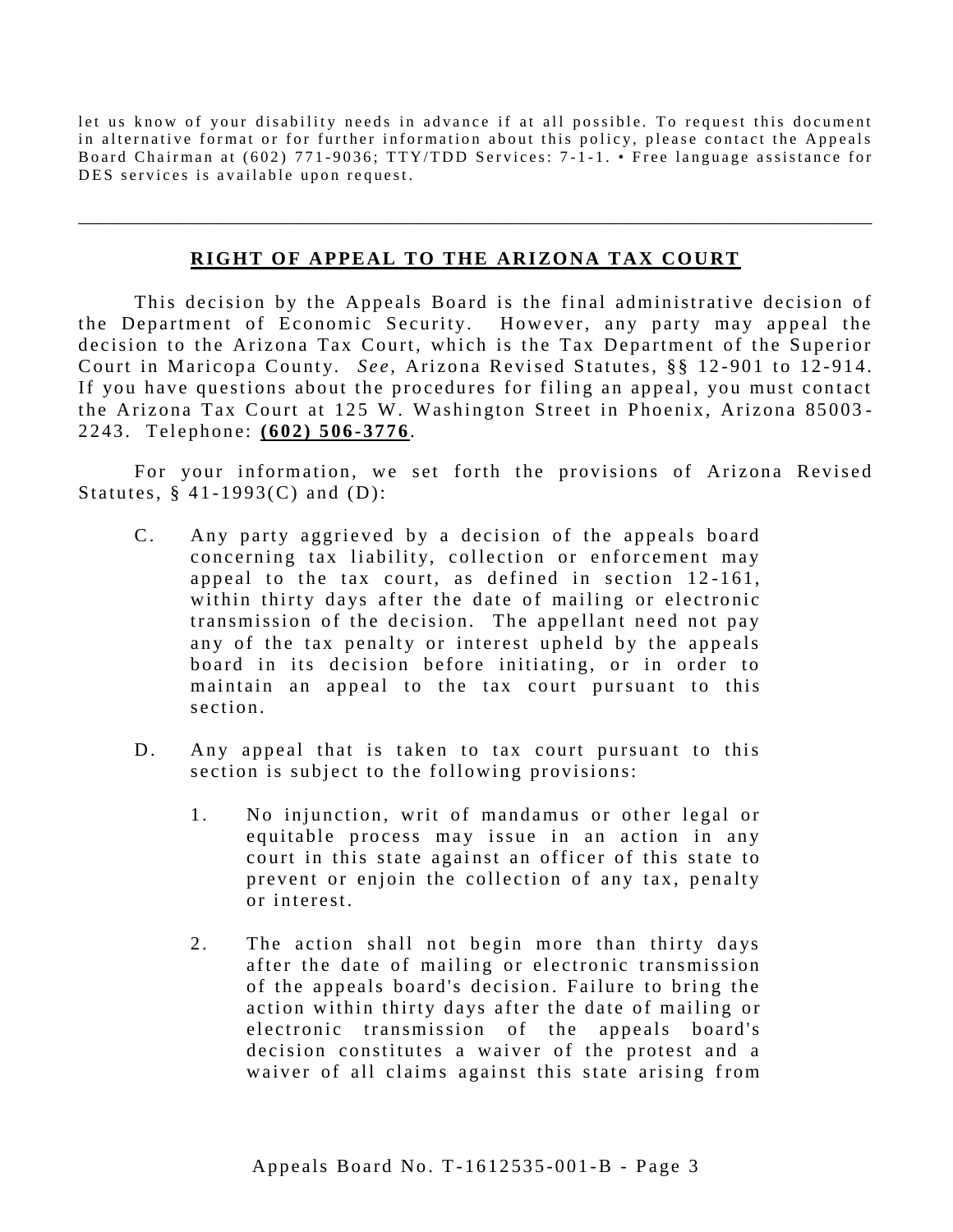or based on the illegality of the tax, penalties and interest at issue.

 $3.$ The scope of review of an appeal to tax court pursuant to this section shall be governed by section 12-910, applying section 23-613.01 as that section reads on the date the appeal is filed to the tax court or as thereafter amended. Either party to the action may appeal to the court of appeals or supreme court as provided by law.

#### Call the Appeals Board at (602) 771-9036 with any questions

A copy of the foregoing was mailed on  $6/13/2019$  $\mathfrak{to}$ :

 $(x)$  Er: XXX

Acct. No:  $T-1612535-001-B$ 

- SUZANNE CHYNOWETH  $(x)$ ASSISTANT ATTORNEY GENERAL CFP/CLA 1275 W WASHINGTON PHOENIX, AZ 85007-2926
- $(x)$ SANDRA CANEZ, CHIEF OF TAX EMPLOYMENT ADMINISTRATION P O BOX 6028 PHOENIX, AZ 85005-6028
- $\mathbf{By:} \quad \_ \mathbf{LS}$ For The Appeals Board